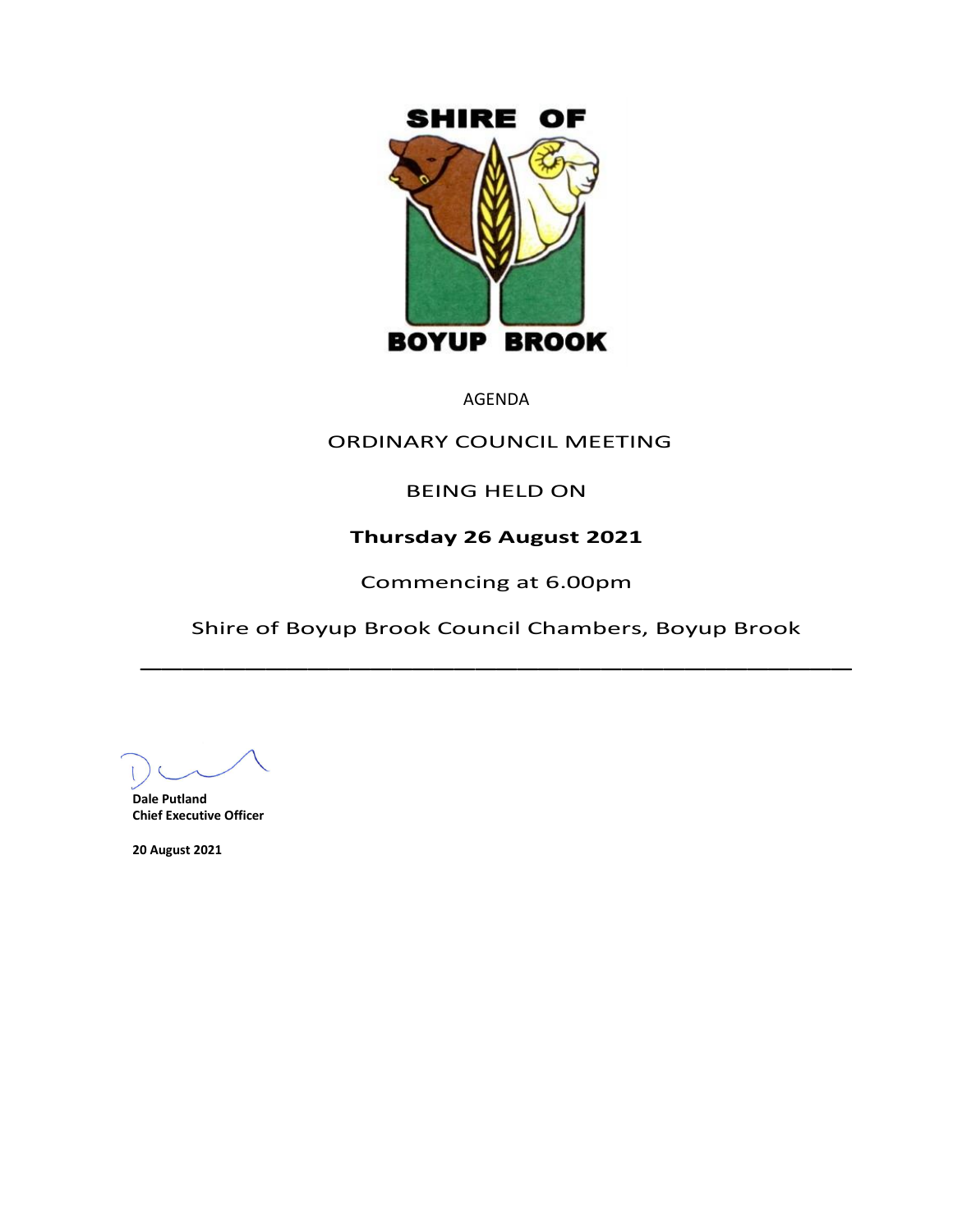#### **TABLE OF CONTENTS**

| $\mathbf 1$ .            |                                                                                       |  |
|--------------------------|---------------------------------------------------------------------------------------|--|
| 2.                       | RECORD OF ATTENDANCE/APOLOGIES/LEAVE OF ABSENCE PREVIOUSLY APPROVED 3                 |  |
| 3.                       | RESPONSE TO PREVIOUS PUBLIC QUESTIONS TAKEN ON NOTICE 3                               |  |
| 4.                       |                                                                                       |  |
| 5.                       |                                                                                       |  |
| 6.                       |                                                                                       |  |
| 7.<br>7.1                |                                                                                       |  |
| 8.                       |                                                                                       |  |
| 9.                       |                                                                                       |  |
| 10.1                     |                                                                                       |  |
| 10.2<br>10.2.1<br>10.2.2 |                                                                                       |  |
| 10.3<br>10.3.1           | Development (Caravan Park - Nature Based Park) - Lot 7876 Terry Road, Boyup Brook  10 |  |
|                          |                                                                                       |  |
| 11                       |                                                                                       |  |
|                          |                                                                                       |  |
|                          | 13 URGENT BUSINESS BY APPROVAL OF THE PRESIDENT OR A MAJORITY OF  20                  |  |
|                          |                                                                                       |  |
| 14                       |                                                                                       |  |
| 15                       |                                                                                       |  |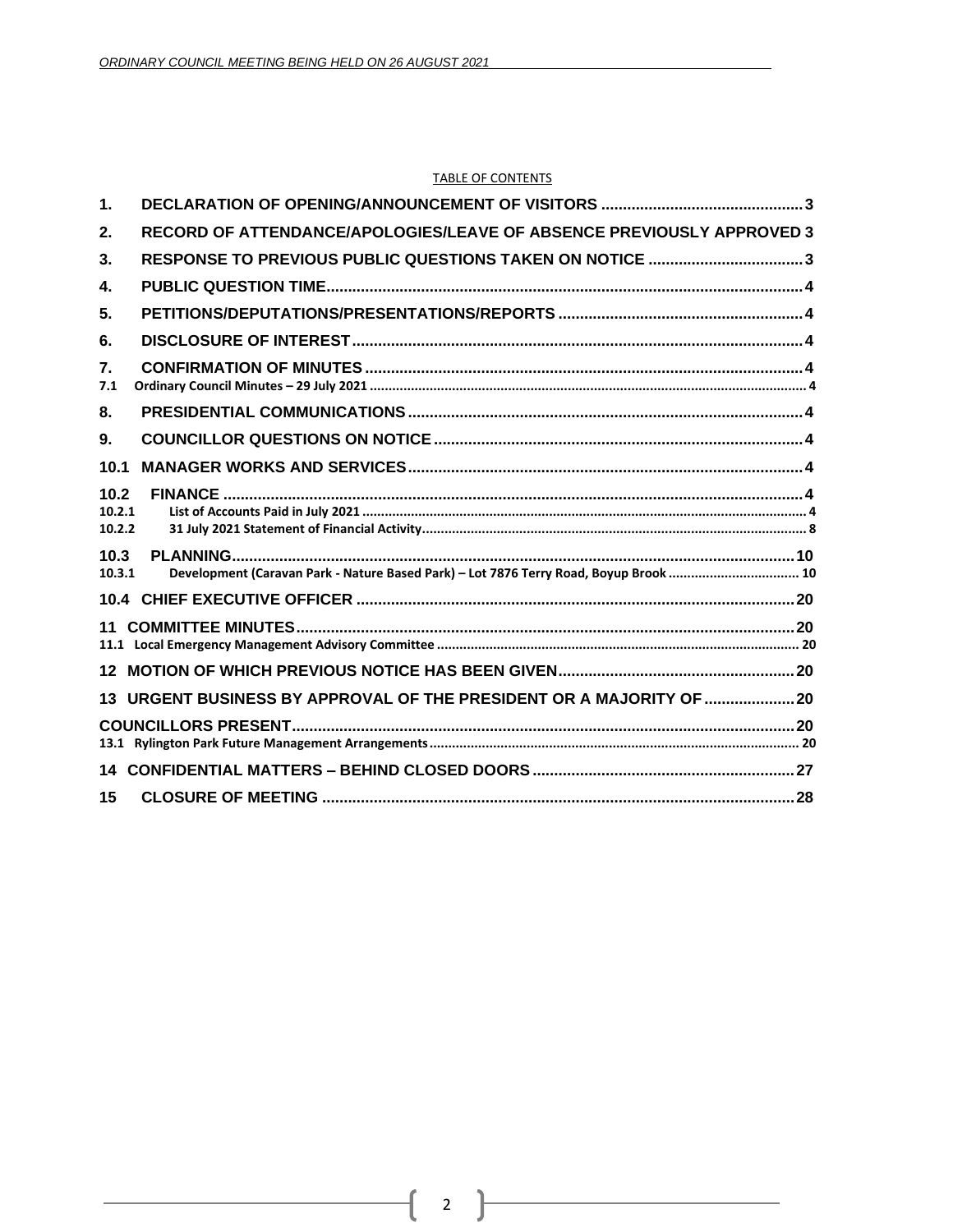## <span id="page-2-0"></span>**1. DECLARATION OF OPENING/ANNOUNCEMENT OF VISITORS**

*We acknowledge and pay our respects to the traditional custodians of the land on which we meet and work.*

## <span id="page-2-1"></span>**2. RECORD OF ATTENDANCE/APOLOGIES/LEAVE OF ABSENCE PREVIOUSLY APPROVED**

| PRESENT: | <b>Shire President</b>        | <b>Richard F Walker</b> |
|----------|-------------------------------|-------------------------|
|          | <b>Deputy Shire President</b> | Helen C O'Connell       |
|          | Councillor                    | Sarah E G Alexander     |
|          |                               | Steele Alexander        |
|          |                               | Philippe Kaltenrieder   |
|          |                               | Darren E King           |
|          |                               | Kevin J Moir            |

| Chief Executive Officer | Dale Putland        |
|-------------------------|---------------------|
| Finance Manager         | <b>Ben Robinson</b> |
| Executive Assistant     | Maria Lane          |

LEAVE OF ABSENCE:

APOLOGIES: Manager of Works & Services Wayne Butler

Adrian Price

MEMBERS OF PUBLIC:

## <span id="page-2-2"></span>**3. RESPONSE TO PREVIOUS PUBLIC QUESTIONS TAKEN ON NOTICE**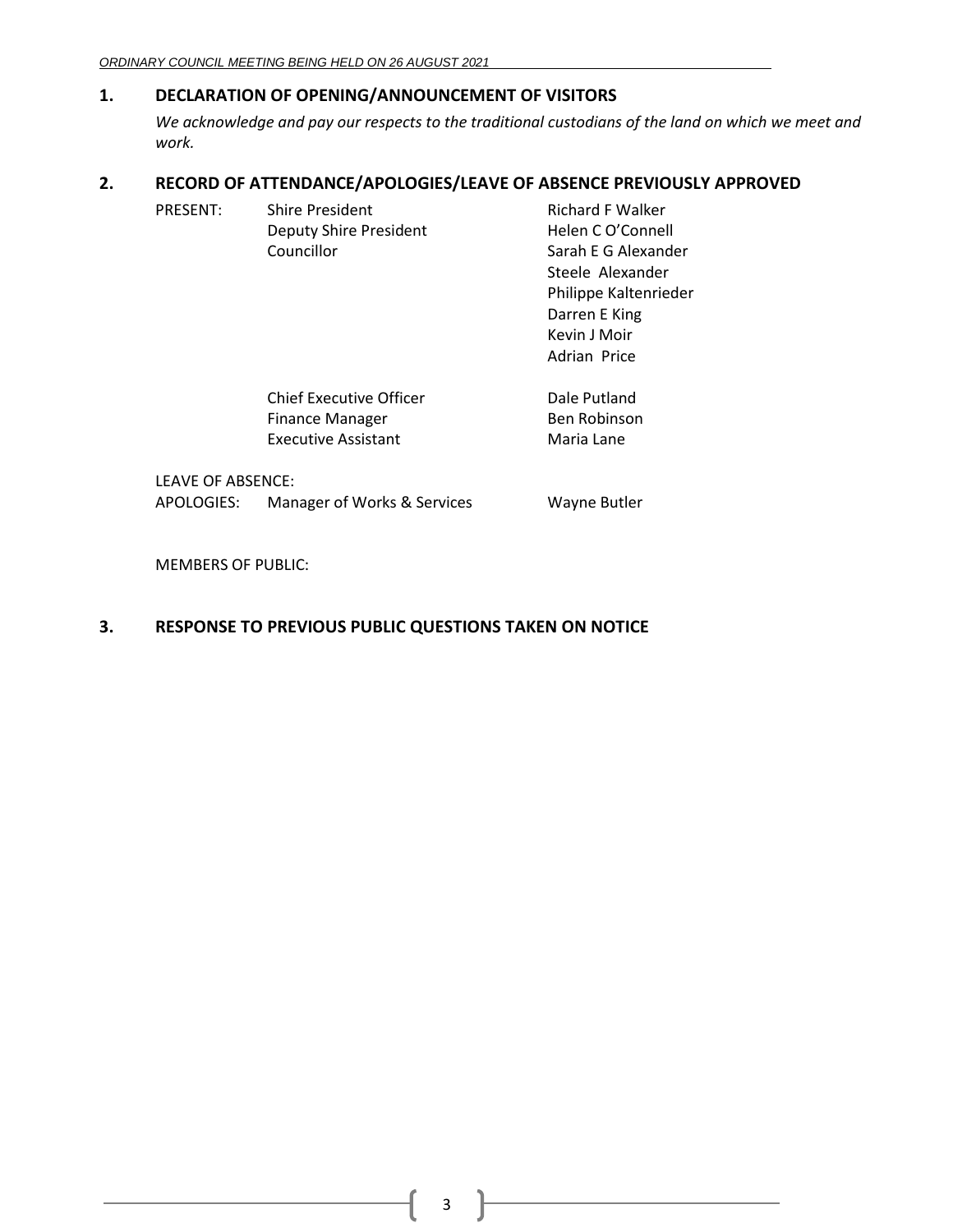## <span id="page-3-0"></span>**4. PUBLIC QUESTION TIME**

## <span id="page-3-1"></span>**5. PETITIONS/DEPUTATIONS/PRESENTATIONS/REPORTS**

### <span id="page-3-2"></span>**6. DISCLOSURE OF INTEREST**

Cr Philippe Kaltenrieder – Proximity interest in item 10.3.1.

## <span id="page-3-4"></span><span id="page-3-3"></span>**7. CONFIRMATION OF MINUTES**

### **7.1 Ordinary Council Minutes – 29 July 2021**

### **OFFICER RECOMMENDATION – ITEM 7.1**

**That the minutes of the Ordinary Council Meeting held on Thursday 29 July 2021 be confirmed as an accurate record.**

### <span id="page-3-5"></span>**8. PRESIDENTIAL COMMUNICATIONS**

### <span id="page-3-6"></span>**9. COUNCILLOR QUESTIONS ON NOTICE**

- <span id="page-3-7"></span>**10.1 Manager Works and Services** Nil
- <span id="page-3-8"></span>**10.2 FINANCE**

#### <span id="page-3-9"></span>**10.2.1 List of Accounts Paid in July 2021**

| Location:                              | Not applicable                      |
|----------------------------------------|-------------------------------------|
| <b>Applicant:</b>                      | Not applicable                      |
| File:                                  | FM/1/002                            |
| <b>Disclosure of Officer Interest:</b> | None                                |
| Date:                                  | 09/08/2021                          |
| Author:                                | Ben Robinson – Finance Manager      |
| <b>Authorising Officer:</b>            | Dale Putland – CEO                  |
| <b>Attachments:</b>                    | Yes - List of Accounts Paid in July |
|                                        |                                     |

#### **SUMMARY**

In accordance with the *Local Government (Financial Management) Regulations 1996* the list of accounts paid in July 2021 are presented to Council.

\_\_\_\_\_\_\_\_\_\_\_\_\_\_\_\_\_\_\_\_\_\_\_\_\_\_\_\_\_\_\_\_\_\_\_\_\_\_\_\_\_\_\_\_\_\_\_\_\_\_\_\_\_\_\_\_\_\_\_\_\_\_\_\_\_\_\_\_\_\_\_\_

#### **BACKGROUND**

This report presents accounts/invoices received for the supply of goods and services, salaries, and wages, and the like which were paid during the period 01 to 31 July 2021.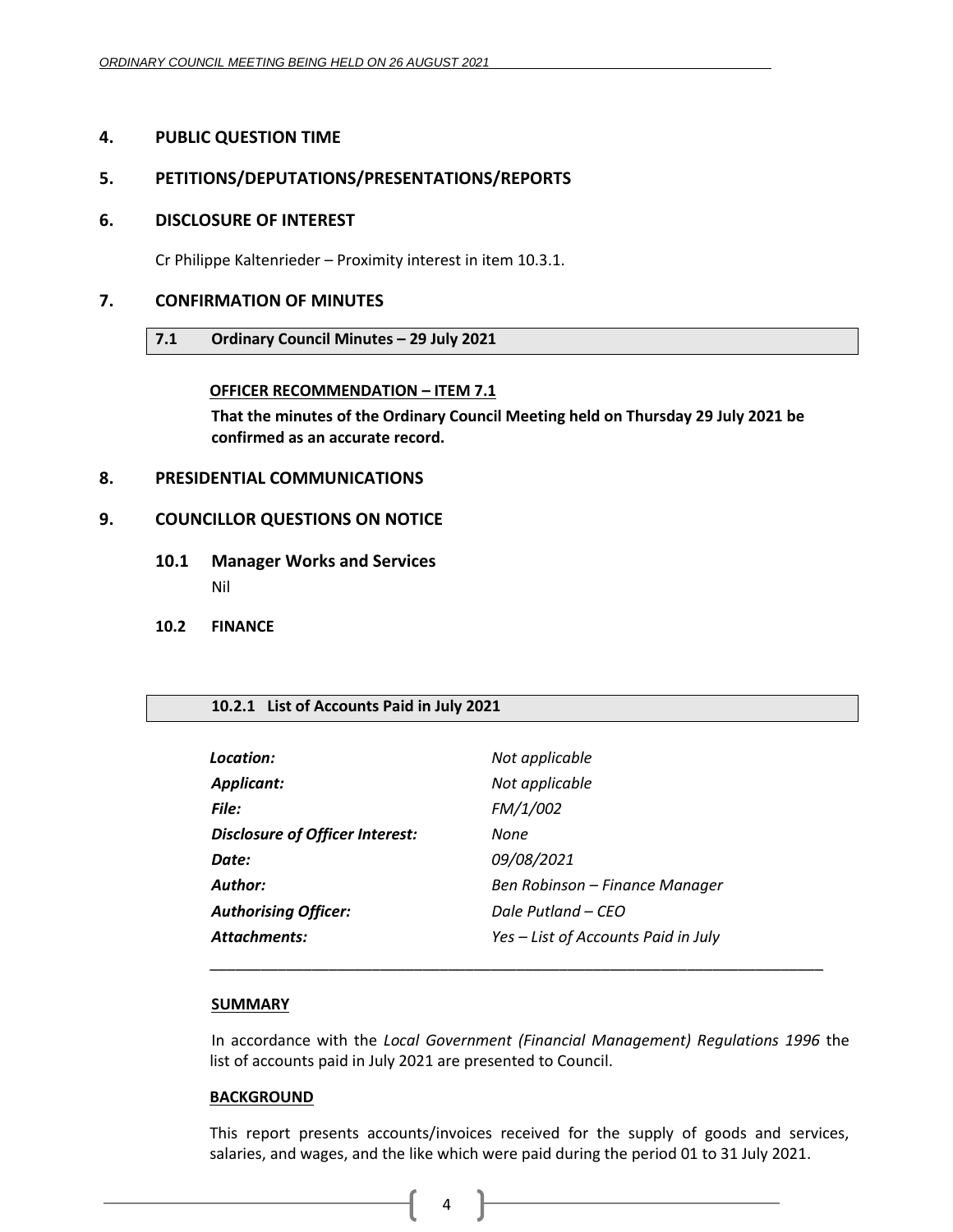## **COMMENT**

The attached listing represents accounts/invoices the shire paid by cheque or electronic means during the period 01 to 31 July 2021.

## **CONSULTATION**

Nil

## **STATUTORY OBLIGATIONS**

Local Government (Financial Management) Regulations 1996, Regulations 12 and 13 apply and are as follows:

- *12. Payments from municipal fund or trust fund*
	- *(1) A payment July only be made from the municipal fund or the trust fund —*
	- *(a) if the local government has delegated to the CEO the exercise of its power to make payments from those funds — by the CEO; or*

*(b) otherwise, if the payment is authorised in advance by a resolution of the council.*

- *(2) The council must not authorise a payment from those funds until a list prepared under regulation 13(2) containing details of the accounts to be paid has been presented to the council.*
- *13. Lists of accounts*
- *(1) If the local government has delegated to the CEO the exercise of its power to make payments from the municipal fund or the trust fund, a list of accounts paid by the CEO is to be prepared each month showing for each account paid since the last such list was prepared —*
	- *(a) the payee's name;*
	- *(b) the amount of the payment;*
	- *(c) the date of the payment; and*
	- *(d) sufficient information to identify the transaction.*
	- *(2) A list of accounts for approval to be paid is to be prepared each month showing —*
	- *(a) for each account which requires council authorisation in that month —*
		- *(i) the payee's name;*
		- *(ii) the amount of the payment; and*
		- *(iii) sufficient information to identify the transaction; and*
	- *(b) the date of the meeting of the council to which the list is to be presented.*
- *(3) A list prepared under sub regulation (1) or (2) is to be —*

*(a) presented to the council at the next ordinary meeting of the council after the list is prepared; and*

5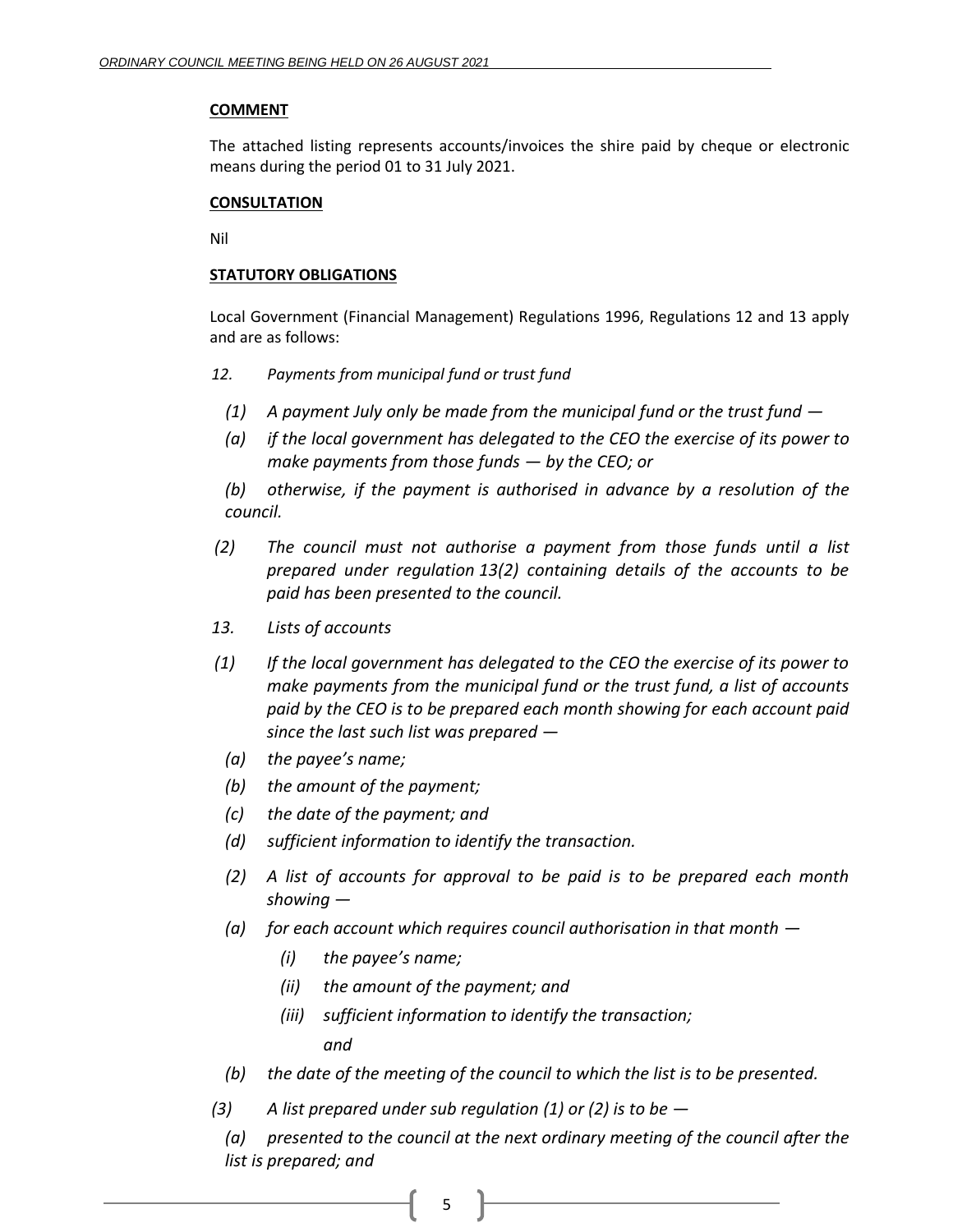*(b) recorded in the minutes of that meeting.*

## **POLICY IMPLICATIONS**

Council's *Authority to Make Payments Policy* has application.

## **BUDGET/FINANCIAL IMPLICATIONS**

Account payments accorded with a detailed 2020-21 Annual Budget

#### **STRATEGIC IMPLICATIONS**

Nil

## **VOTING REQUIREMENTS**

Simple Majority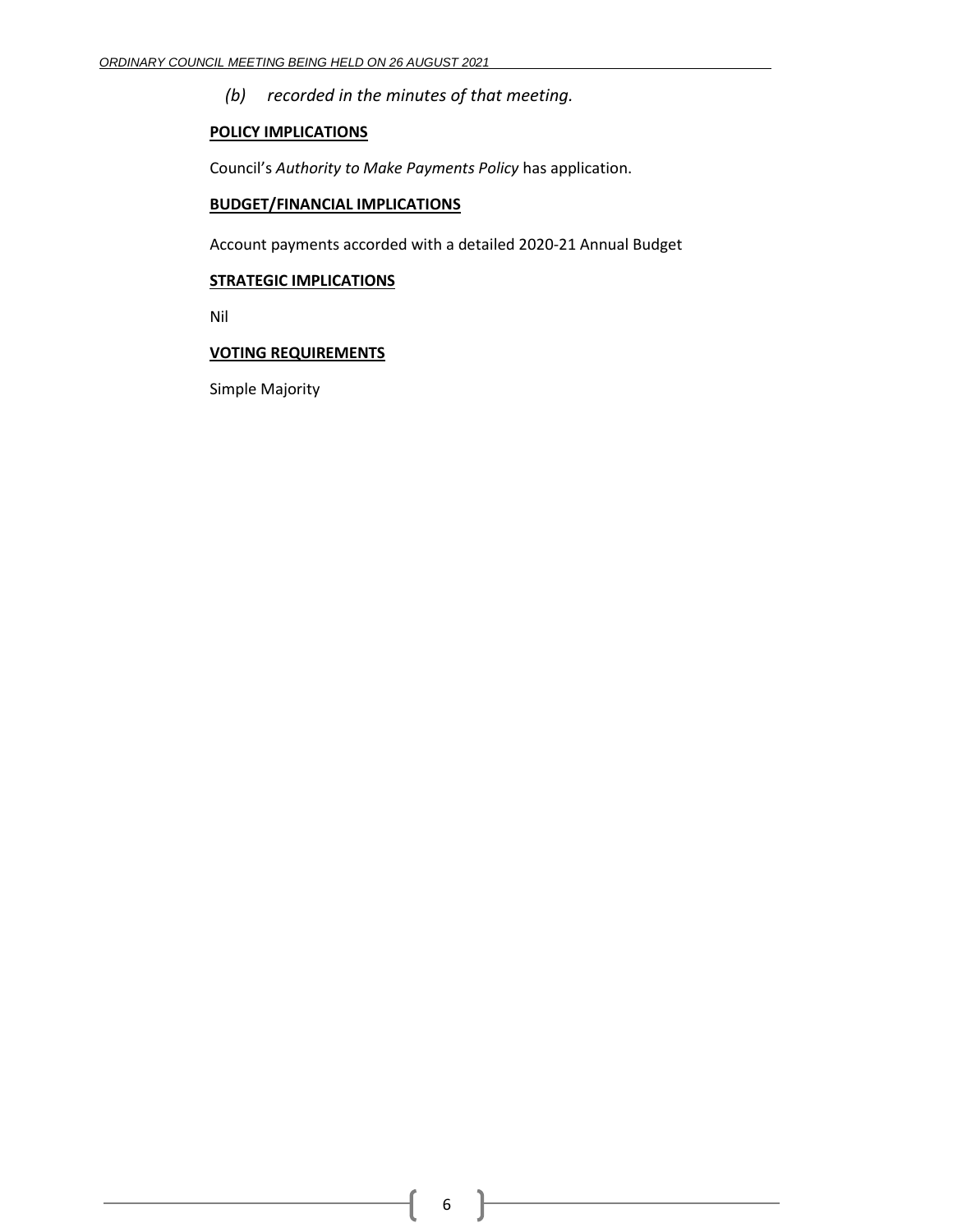#### **OFFICER RECOMMENDATION – Item 10.2.1**

**That at its August 2021 ordinary meeting Council receive as presented the list of accounts paid in July 2021, totalling \$678,907.47 from Municipal account, \$48,452.00 from Police Licensing account and \$10.23 from Boyup Brook Early Learning Centre account, as represented by:**

| <b>Municipal Cheques</b>             | 20519 - 20526       | S  | 7,650.34   |
|--------------------------------------|---------------------|----|------------|
| <b>Municipal Electronic Payments</b> | EFT11094 - EFT11205 | S. | 435,113.60 |
| <b>Municipal Direct Payments</b>     |                     | S. | 236,143.53 |
| <b>Police Licensing Payments</b>     |                     | S  | 48,452.00  |
| <b>BBELC Payments</b>                |                     | S  | 10.23      |

7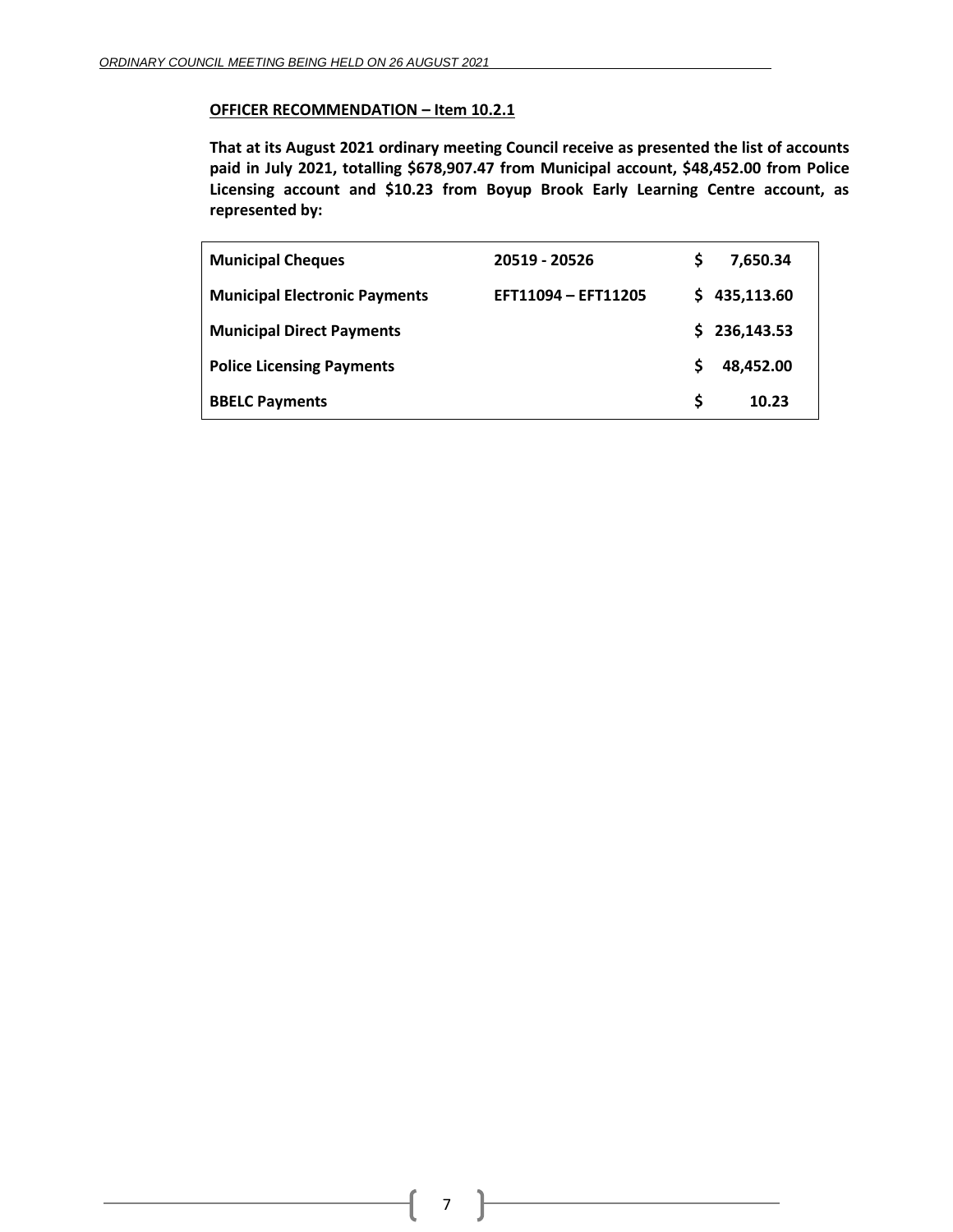#### <span id="page-7-0"></span>**10.2.2 31 July 2021 Statement of Financial Activity**

| Location:                              | Not applicable                         |
|----------------------------------------|----------------------------------------|
| <b>Applicant:</b>                      | Not applicable                         |
| File:                                  | FM/10/003                              |
| <b>Disclosure of Officer Interest:</b> | None                                   |
| Date:                                  | 12 August 2021                         |
| <b>Authors:</b>                        | D Long - Finance Consultant            |
| <b>Authorizing Officer:</b>            | Dale Putland - Chief Executive Officer |
| <b>Attachments:</b>                    | Yes                                    |

*\_\_\_\_\_\_\_\_\_\_\_\_\_\_\_\_\_\_\_\_\_\_\_\_\_\_\_\_\_\_\_\_\_\_\_\_\_\_\_\_\_\_\_\_\_\_\_\_\_\_\_\_\_\_\_\_\_\_\_\_\_\_\_\_\_\_\_\_\_\_\_\_\_\_\_*

#### **SUMMARY**

The Monthly Financial Report for 31 July 2021 is presented for Council's consideration.

#### **BACKGROUND**

The Local Government Act 1995 and the Local Government (Financial Management) Regulations 1996 require local governments to prepare monthly reports containing the information that is prescribed.

#### **COMMENT**

The Shire prepares the monthly financial statements in the statutory format along with other supplementary financial reports consisting of:

- (a) Statement of Comprehensive Income by Function/Program;
- (b) Statement of Comprehensive Income by Nature/Type;
- (c) Statement of Financial Activity;
- (d) Summary of Net Current Asset Position;
- (e) Statement of Explanation of Material Variances;
- (f) Statement of Financial Position;
- (g) Statement of Cash Flows;
- (h) Detailed Operating and Non-Operating Schedules;
- (i) Statement of Cash Back Reserves; and
- (j) Loan Borrowings Statement.

The Regulations require local governments to prepare annual budget estimates and month by month budget estimates so that comparatives can be made to Year to Date (YTD) Actual amounts of expenditure, revenue and income, and materials variances can be commented on.

8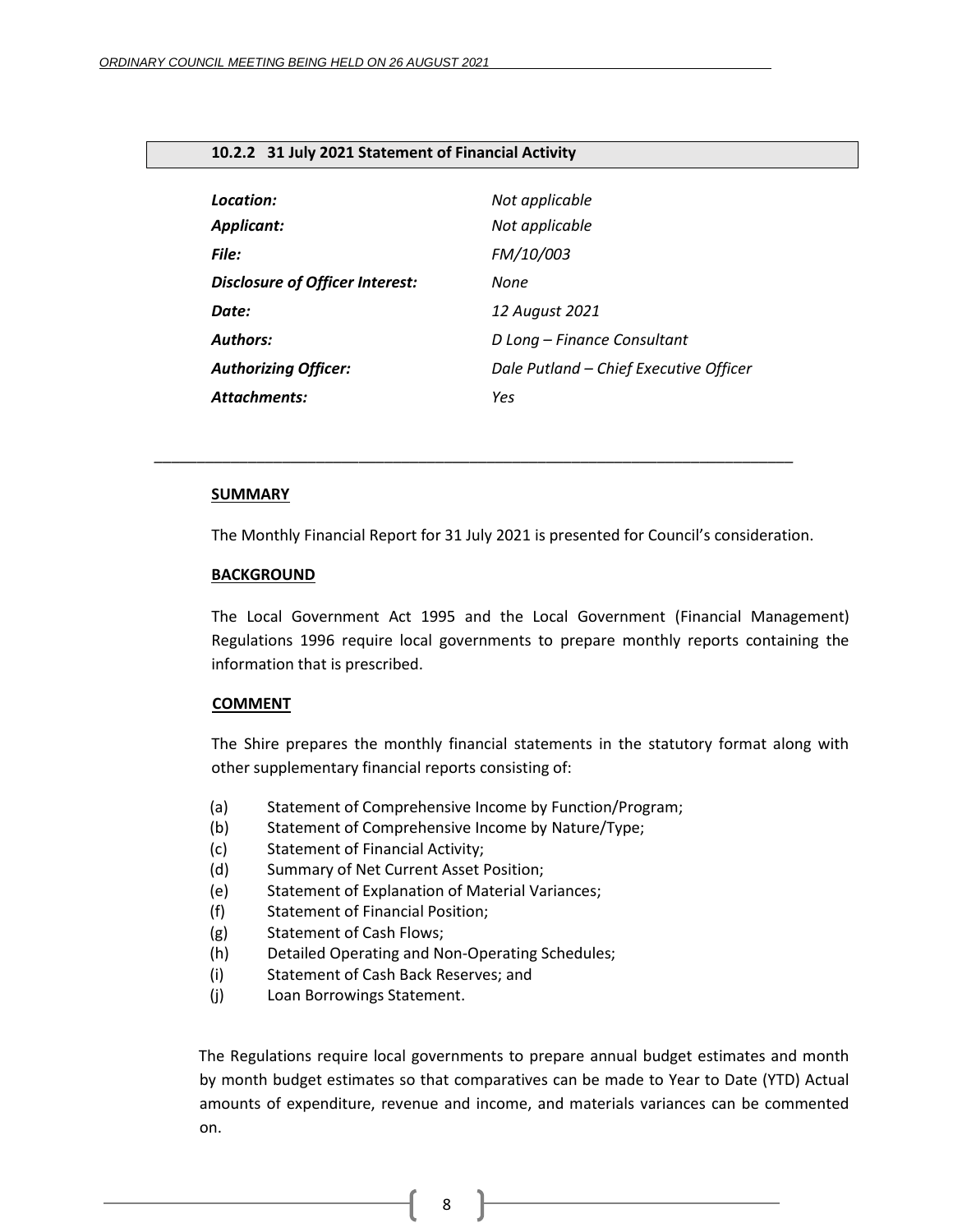As the 2021-22 budget has not yet been adopted, no comparatives are provided for this month's reporting.

The Statement of Financial Activity as at 31 July shows a closing surplus of \$1,706,023.

#### **CONSULTATION** – Nil

### **STATUTORY OBLIGATIONS**

Local Government Act 1995

Section 6.4–Specifies that a local government is to prepare such other financial reports as are prescribed.

Local Government (Financial Management) Regulations 1996:

- Regulation 34 states:
- (1) A local government is to prepare each month a statement of financial activity reporting on the sources and applications of funds, as set out in the annual budget under regulation 22(1)(d) for that month in the following detail:
	- (a) annual budget estimates, taking into account any expenditure incurred for an additional purpose under section 6.8(1)(b) or (c);
	- (b) budget estimates to the end of month to which the statement relates;
	- (c) actual amounts of expenditure, revenue and income to the end of the month to which the statement relates;
	- (d) material variances between the comparable amounts referred to in paragraphs (b) and (c);
	- (e) the net current assets at the end of the month to which the statement relates.

Sub regulations 2, 3, 4, 5, and 6 prescribe further details of information to be included in the monthly statement of financial activity.

## **POLICY IMPLICATIONS** – Nil

#### **BUDGET/FINANCIAL IMPLICATIONS**

As presented in the attached reports.

## **STRATEGIC IMPLICATIONS** - Nil

#### **VOTING REQUIREMENTS**

Simple Majority

#### **OFFICER RECOMMENDATION – Item 10.2.2**

**That Council receive the Monthly Financial Report for 31 July 2021, as presented.**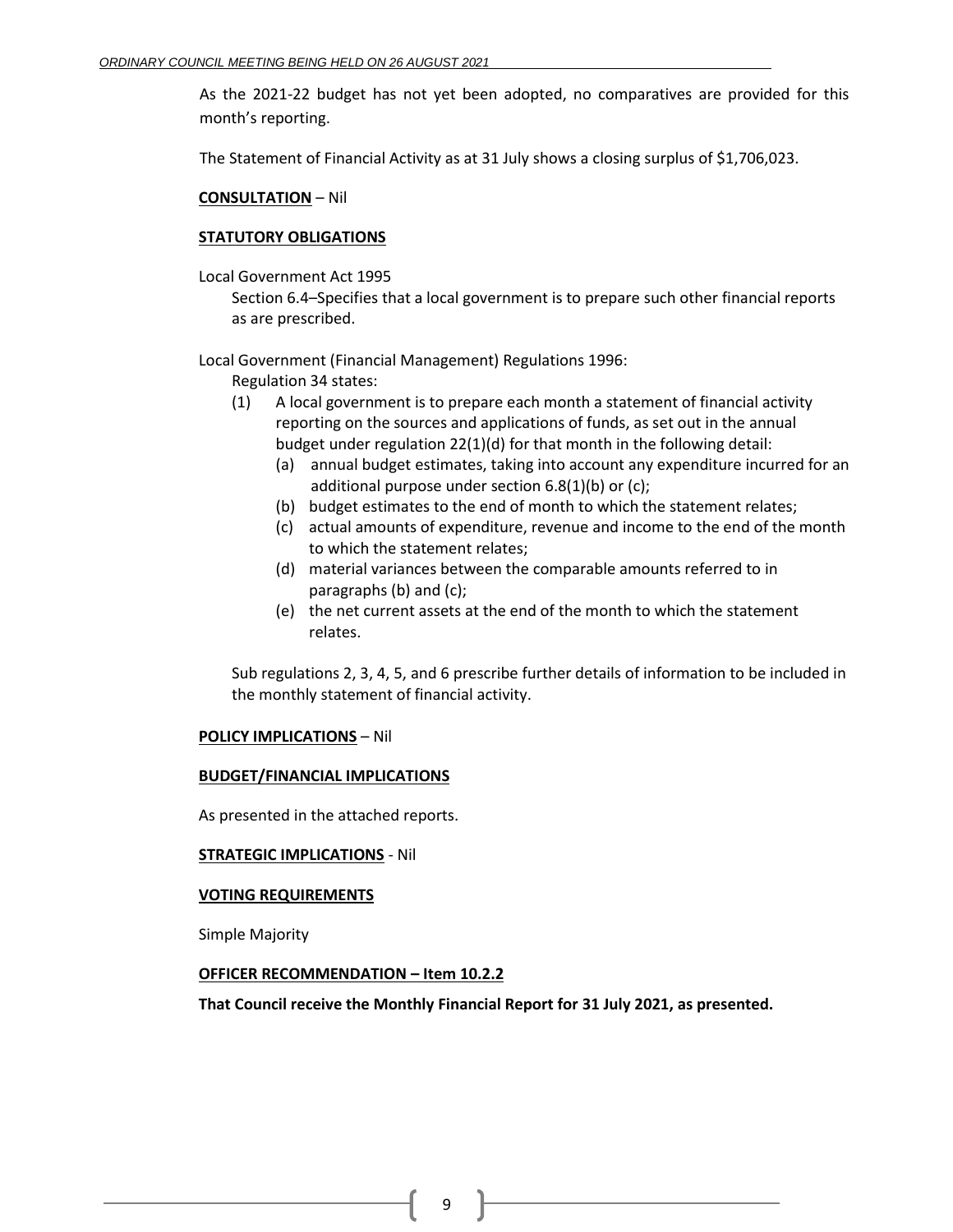### <span id="page-9-0"></span>**10.3 PLANNING**

#### <span id="page-9-1"></span>**10.3.1 Development (Caravan Park - Nature Based Park) – Lot 7876 Terry Road, Boyup Brook**

| Location:                       | Lot 7876 Terry Road, Boyup Brook.                 |  |  |  |
|---------------------------------|---------------------------------------------------|--|--|--|
| Applicant:                      | R & C Harrison                                    |  |  |  |
| File:                           | A9370                                             |  |  |  |
| Disclosure of Officer Interest: | Nil                                               |  |  |  |
| Date:                           | 26 August 2021.                                   |  |  |  |
| Author:                         | A. Nicoll, Town Planner.                          |  |  |  |
| <b>Authorizing Officer:</b>     | Dale Putland, Chief Executive Officer.            |  |  |  |
| Attachments:                    | 1. Development Application:                       |  |  |  |
|                                 | <b>Accommodation Management Plan</b><br>$\bullet$ |  |  |  |
|                                 | <b>Bushfire Management Plan</b><br>٠              |  |  |  |
|                                 | <b>Emergency Evacuation Plan</b><br>$\bullet$     |  |  |  |
|                                 | 2. Public Submissions.                            |  |  |  |

#### **SUMMARY**

The Shire received an application to develop a Caravan Park (Nature Based Park) at Lot 7876 Terry Road, Boyup Brook.

\_\_\_\_\_\_\_\_\_\_\_\_\_\_\_\_\_\_\_\_\_\_\_\_\_\_\_\_\_\_\_\_\_\_\_\_\_\_\_\_\_\_\_\_\_\_\_\_\_\_\_\_\_\_\_\_\_\_\_\_\_\_\_\_\_\_\_\_\_\_\_\_\_\_\_

Nature based parks are intended for use by tourists who want to experience nature.

Figure 1: Location Plan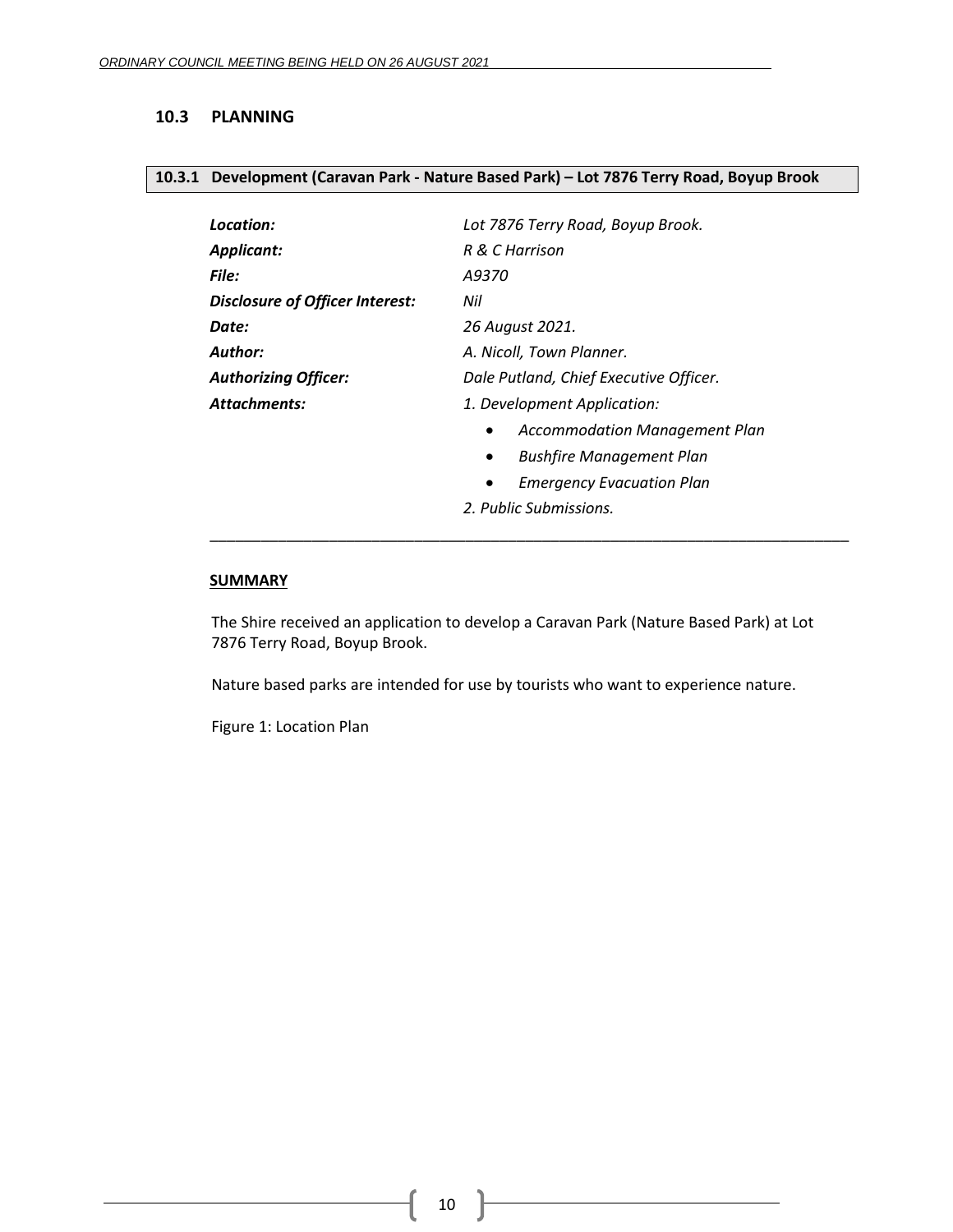

In accordance with the Shire's Local Planning Scheme No.2, a Nature Based Park may-be considered for approval at the subject property, which is zoned 'Rural'.

On review of the *Caravan Parks and Camping Grounds Act 1995* and comments received from neighbouring landholders, there are two factors of concern being:

- 1) The application does not involve a caretaker residing at the proposed Nature Based Park; and
- 2) The application does not propose to provide any toilets for the campers.

The landholder lives in the Boyup townsite and proposes to visit the park on a daily basis when guests are camping. It is proposed that campers are directed to bring their own facilities. If for example a camper does not have a toilet, then they are not welcome to stay.

The application proposes to make available 12 different camping areas, each capable of accommodating 5 persons (60 person capacity).

Allowing a Nature Based Park, where a caretaker is not accessible at all times in case of an emergency or to ensure campers have the necessary amenities, carries some level of risk, especially considering the available capacity of persons camping (60 persons) and the proposed location adjacent to an environmentally sensitive area (the Blackwood River).

It is recommended that the Council approve the proposed Nature Based Park, subject to: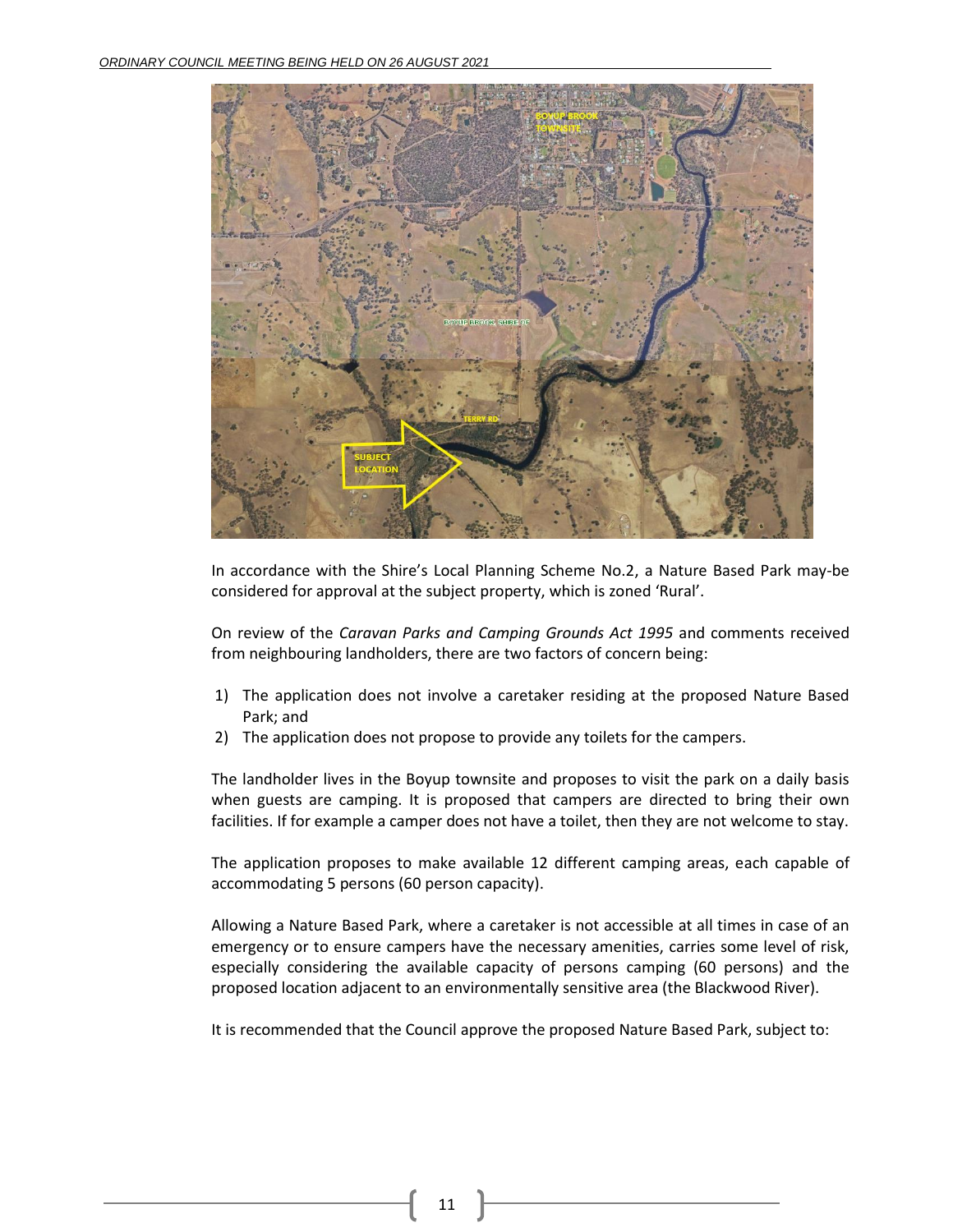- 1) A caretaker residing on-site;
- 2) Maximum 8 camping sites, each with a capacity of 5 persons; and
- 3) Advertising material notifying campers that the following facilities will not be provided at the Nature Based Park: toilets, showers, hand basins, washing-up facilities, laundry facilities, hot water for showering or for washing-up or laundry facilities, power points and lighting.

Alternatively (second preference), it is recommended that the Council approve the proposed Nature Based Park, as applied for (e.g. with caretaker located offsite in the Boyup townsite), subject to:

- 1) A temporary period of approval (24 months);
- 2) A maximum of three (3) available camping areas, each with a maximum capacity of 10 persons; and
- 3) Advertising material notifying campers that the following facilities will not be provided at the Nature Based Park: toilets, showers, hand basins, washing-up facilities, laundry facilities, hot water for showering or for washing-up or laundry facilities, power points and lighting.

## **BACKGROUND**

The Shire of Boyup Brook received the Development Application for a Caravan Park – Nature Based Park, which proposes 12 individual camping areas (Max 5 persons per camping area – total 60), located within the Lot 7876 Terry Road, Boyup Brook and fronting the Blackwood River.

In accordance with the *Caravan Parks and Camping Grounds Act 1995* and the *Caravan Parks and Camping Grounds Regulations 1997,* Nature Based Parks within Western Australia are required to be licenced with the relevant local government authority.

Shire staff worked with the applicant to improve the information available to the Council, neighbouring landholders and potential campers. As such, the application includes an 'Accommodation Management Plan' (rules applicable to campers), a 'Bushfire Management Plan', and an 'Emergency Evacuation Plan'. These plans have been provided as attachments to this report item. Should the Council approve the application, it is proposed that these plans are made available to campers for information purposes.

The application was advertised and comments were received pertaining to the supervision of campers. It was commented that a caretaker should be located on-site to supervise campers on matters such as the use of camp fires, the disposal of rubbish, the management of effluent, boundaries to recreation and the containment of dogs. For further information on comments received, refer to the attached 'Submissions'.

The concerning comments were shared with the applicant/landholder who has since stated that:

*"Our daily visit to the camp ground when guests are in, will always include respectful monitoring of our guest's behaviour and to ensure in particular that they do indeed have toilet facilities and they are managing their campfire correctly".*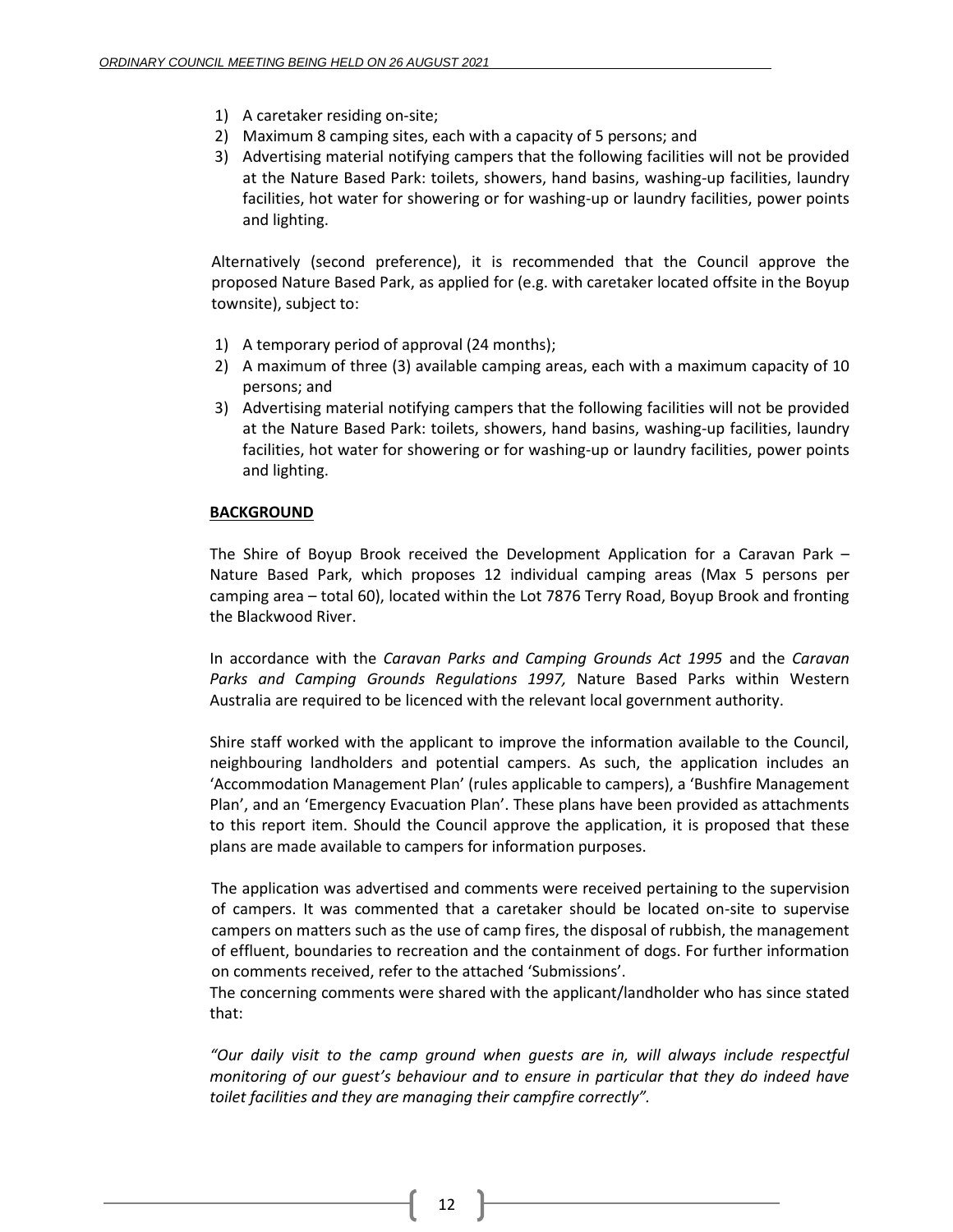The applicant/landholder does not live at the site where the nature based park is proposed. The applicant/landholder lives in the Boyup townsite, approximately 3km from the proposed Nature Based Park.

### **COMMENT**

As per the *Caravan Parks and Camping Grounds Regulations 1997*, a nature based park means a facility in an area that:

- *a) Is not in close proximity to an area that is built up with structures used for business, industry or dwelling-houses at intervals of less than 100 m for a distance of 500 m or more; and*
- *b) Has been predominantly formed by nature; and*
- *c) Has limited or controlled artificial light and noise intrusion.*

One of the key considerations in developing and licensing a Nature Based Park is to ensure there is minimal or no impact on the environment. As such, permanent or long-stay occupation is not appropriate and developed infrastructure should be limited.

In accordance with the *Caravan Parks and Camping Grounds Regulations 1997*, the only buildings allowed on a nature based park are a manager's house, toilets, an ablution block, washing up facilities and a camper's kitchen (if approved) and there are to be no buildings allowed on an individual camp-site.

The *Caravan Parks and Camping Grounds Regulations 1997* (Regulations) also recommends limiting the amount of persons camping at a site at any one time as a means to limit the impact on the environment. The Regulations allow the Shire to approve a lesser number of people permitted to camp, in line with the environmental sustainability of the location and other relevant considerations.

The *Caravan Parks and Camping Grounds Regulations 1997* recommends the development of at least 2 toilets and two showers for every 20 camp sites being made available. Considering the intent to limit development within nature based parks, the Regulations allow for campers to supply their own facilities, subject to approval of the Shire. Should the Shire exempt the need for toilets and showers, all advertising material for nature based parks are to accurately identify the exemptions (e.g. toilets, showers, hand basins, washing up facilities, laundry facilities, hot water, lighting and power). This is to ensure that prospective users are aware of any key infrastructure or amenities that may not be provided to allow them to make an informed decision prior to planning a stay.

The *Caravan Parks and Camping Grounds Act 1995* (Act) states the following at Division 2, clause 13:

- *1) A person licensed to operate a facility must ensure that* 
	- *a) a manager or other responsible person —*
		- *(i) resides in or near the facility; and*
		- *(ii) is responsible for the supervision of the facility; and*
		- *(iii) is accessible at all times in case of an emergency; and*
		- *(iv) where the facility is a caravan park, is available at the office of the caravan park during normal office hours;*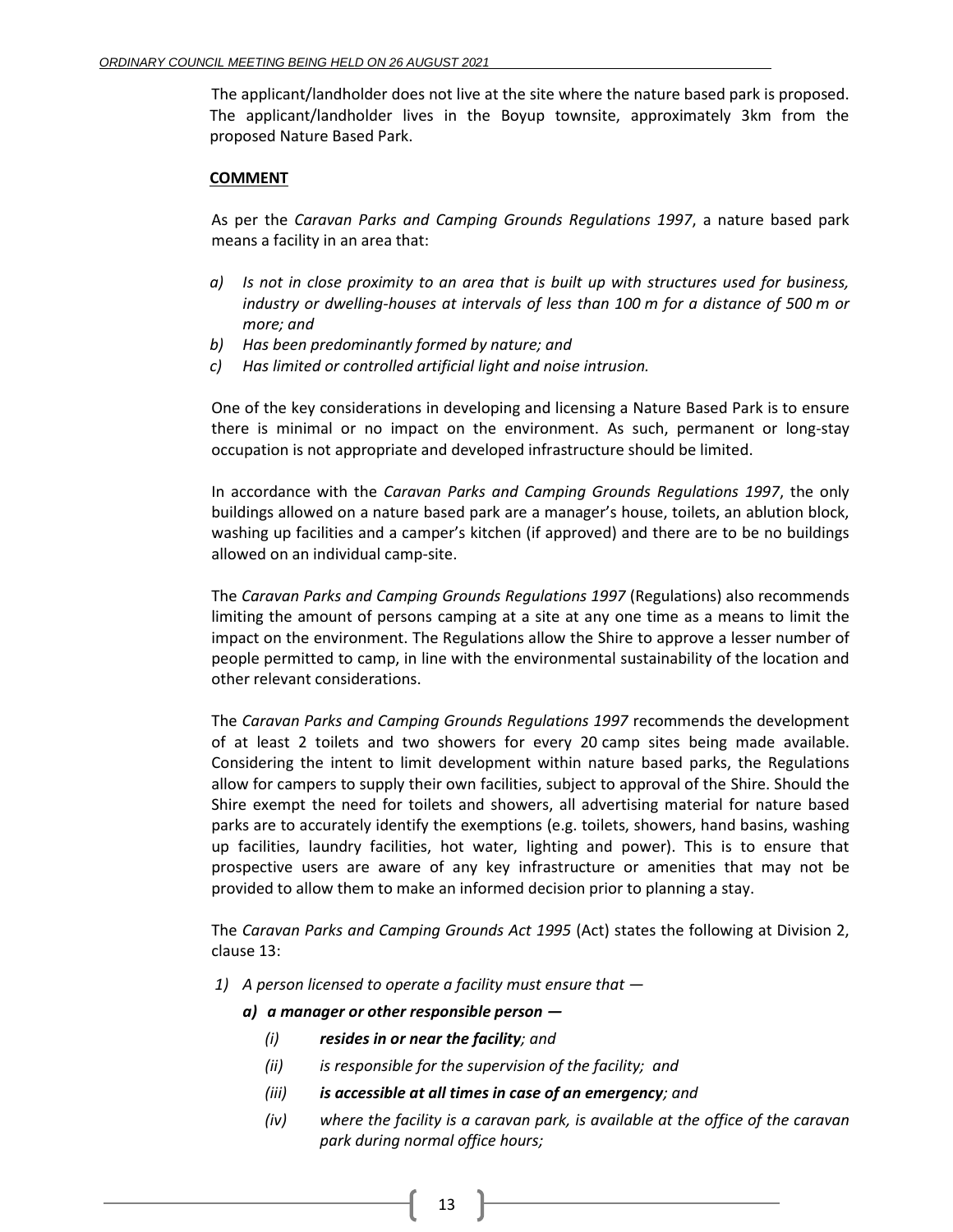*and*

- *b) a register of occupiers is maintained in the prescribed manner; and*
- *c) copies of this Act, any subsidiary legislation made under this Act, facility rules (if any) made by the licence holder and any special conditions imposed on the licence are readily available for inspection by the occupiers of the facility.*

The application proposes 12 sites with the capability of accommodating 5 persons per site. At full capacity, the facility may accommodate 60 persons camping and recreating along the river. Additionally, the Nature Based Park proposes:

- Allowance for tents, vans, truck campers, trailers and RVs.
- A gravel constructed access to camping areas.
- Notice at the entry to the property with information to campers, including nearest location of potable water and human effluent dumping point.
- Use of the river and foreshore for recreation activities (e.g. canoeing).
- Booking of the sites and information to the campers via online application.
- Campers providing their own facilities and amenities, including their own tent or camper, their own firewood, their own toilet and their own washing apparatus and potable water.
- The applicant/landholder living offsite (Boyup Townsite) and undertaking daily visits to the camp ground when guests are at the site, to monitor activities and to ensure in particular that they do indeed have toilet facilities and they are managing their campfire correctly.
- Allowance for pets on leads and campfires in designated spots and outside of prohibited burning periods.
- In the instance of a bushfire, evacuation via Terry Road to the North or South or via an on-site refuge ('muster area' – maintained as a low fuel area).



Figure 2: Subject Lot and Proposed Camping Areas

Shire staff believe that the total proposed amount of campers (60), may have a detrimental impact on the environment, which defeats the purpose of a nature based park.

Shire staff recommend that the number of sites available for camping is reduced to a level that allows for sustainable access and recreation of the Blackwood River foreshore (e.g. 3 - 8 sites).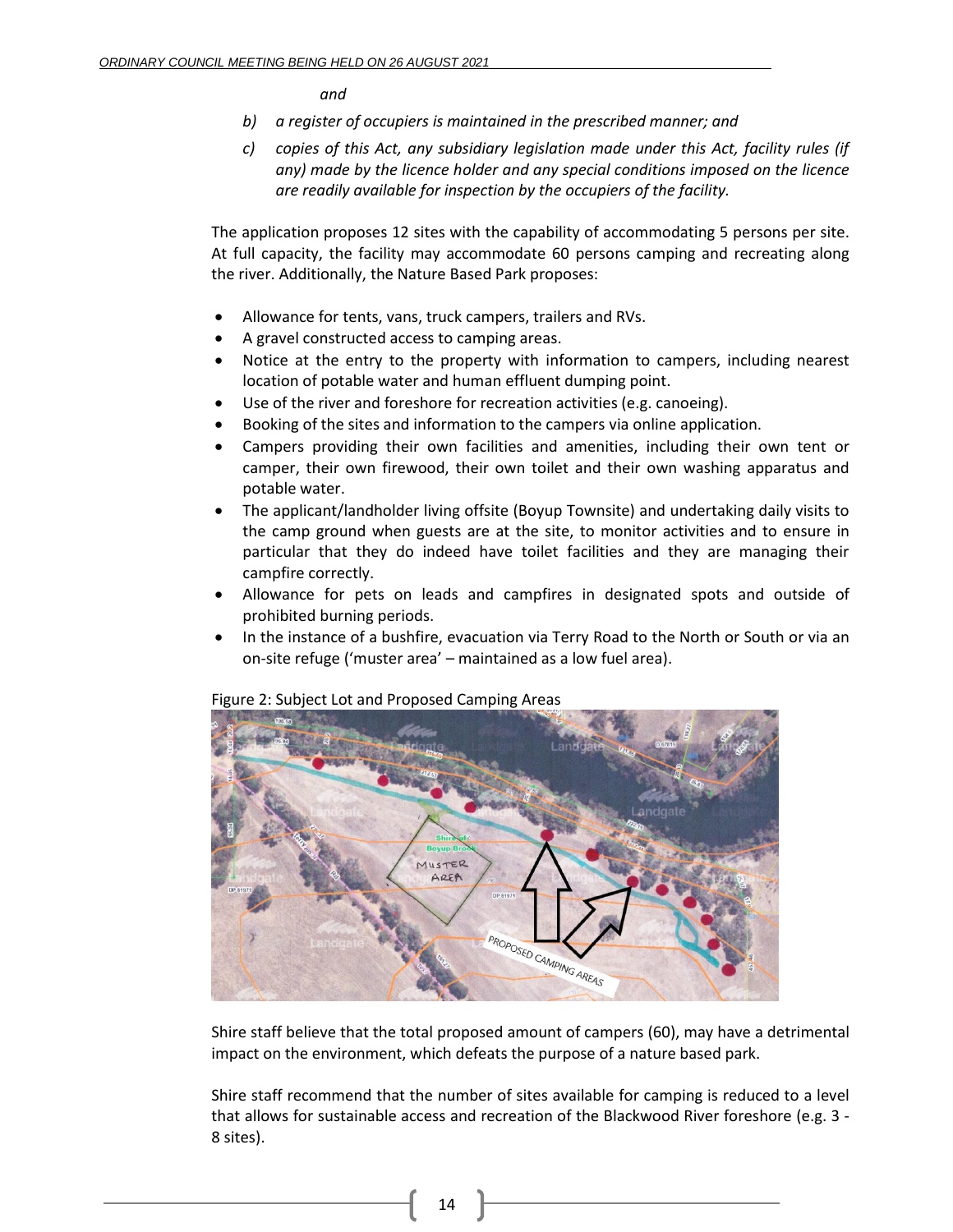Shire staff believe that facilities need not be provided at a Nature Based Park (e.g. camp kitchen or toilets), subject to all advertising material and other information sources about the facility, the content of which is controlled by the licence holder, specifying each of the following amenities that is not provided for occupiers at the facility: toilets, showers, hand basins, washing-up facilities, laundry facilities, hot water for showering or for washing-up or laundry facilities power points, and lighting.

As indicated by the application, a caretaker is not available at the site to supervise the facility and is not accessible at all times in case of an emergency. This proposal is contrary to the requirements of the Act and is of concern to the Shire and neighbouring landholders. Shire staff sought confirmation on this matter from other municipalities where it was confirmed that the general expectation is for a caretaker to be present in a dwelling on the property where the facility is located. Should the Council agree to approve the proposed Nature Based Park, Shire staff recommend that the approval is on the condition that a managers building is developed near the camping sites and that a supervisor is available at the park to respond to any emergencies and to check to ensure campers are following rules, including providing their own toilet.

Should the Council decide otherwise and agree that the caretaker can reside offsite (e.g. at the Boyup Townsite), Shire staff recommend that the number of campsites is limited to three (3) and the number of campers per site is limited to 10 (total capacity of 30 persons at any one time). Bear in-mind, such a decision would be contrary to the Act, to the Shire's current Policy position and to previous advice given to members of the public enquiring about developing a camping facility. The Shire's 'Caravan Park or Camping Ground' Policy reiterates the position of the Act by outlining that suitable on-site supervision must be provided when clients are booking-in (refer to the 'Policy' section of this report item).

## **STATUTORY OBLIGATIONS**

In accordance with the Shire's *Local Planning Scheme No.2*, a Caravan Park (Nature Based Park) may be considered for approval at the subject property, which is zoned 'Rural'.

In accordance with the *Caravan Parks and Camping Grounds Act 1995,* a Caravan Park facility needs a license and a manager residing in or near the facility.

In accordance with the Caravan Parks and Camping Grounds Regulations 1997:

- 1) A local government may grant a temporary licence for a camping facility which is to remain in force for such period of less than one year, as is provided in the licence.
- 2) A nature based park is to have at least 2 toilets for every 20 sites, unless otherwise approved.
- 3) A nature based park is to have at least as many showers and hand basins, unless otherwise approved.
- 4) A nature based park is to have at least one extinguisher in an area accessible to all persons in the facility.

## **POLICY IMPLICATIONS**

The Shire has endorsed its own Caravan Parks and Camping Grounds Policy (0.08), which states:

15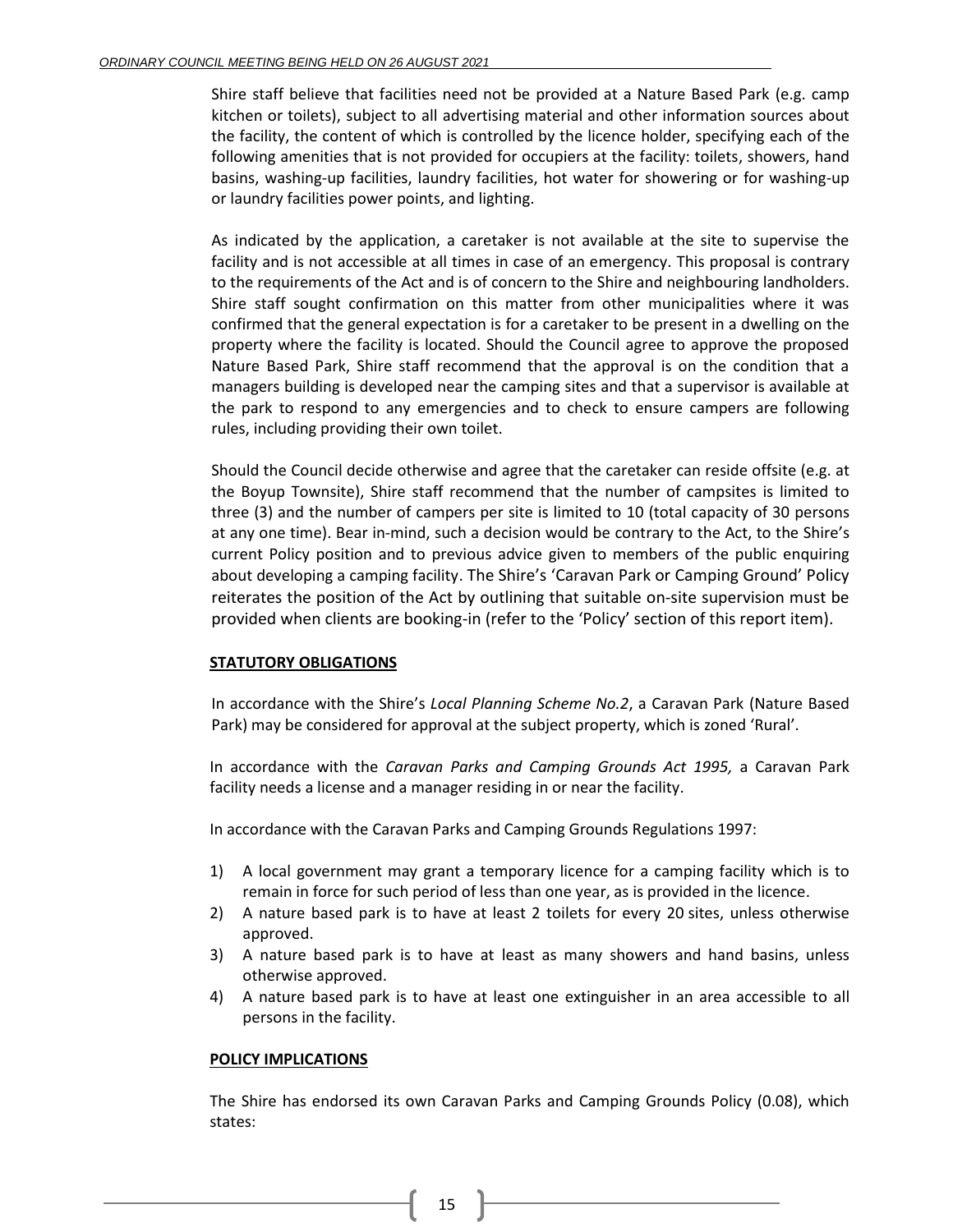- Upon planning approval being given, a planning consent will be issued requiring the standards outlined in this policy and any other condition that the Council sees fit to impose shall be complied with prior to the grounds being occupied. The planning consent shall be regarded as the licence.
- A licence for a Temporary Caravan Park and Camping Ground shall be applied for on an annual basis.
- The Temporary Caravan Park or Camping Ground will be provided with suitable onsite supervision. As a minimum, supervision must be provided when clients are booking-in and a phone help/contact number, which is accessible throughout the license period, must be posted for the notice of all patrons.
- The supervisor must record the number of caravan and camping sites allocated and the number of vehicles with independent sanitary fixtures (see item 6 above).
- No more than ten people are to camp on a site at any one time.
- There is to be a least 3 metres between a caravan, annex or camp on a site.
- A tent or camping site must have a minimum area of 25 square metres.
- Access to all caravan or camping sites shall be at least 6 metres wide.
- There shall be an adequate volume of water on-site with appropriate appliances, or alternative arrangements for fire-fighting purposes.
- There is to be at least one rubbish bin with a capacity of not less than 80 litres for every five sites. Bins will be emptied as necessary to prevent overflow of refuse or a nuisance being created.
- For occupation beyond 3 consecutive nights, the number of toilet/ablution fixtures will be derived from Schedule 7 of the *Regulations.*

| No. of sites | <b>Toilets</b>         |                              |                        | of<br>No.  | No.<br>οt   |
|--------------|------------------------|------------------------------|------------------------|------------|-------------|
|              | <b>Male</b>            |                              | Female                 | showers    | hand basins |
|              | οf<br>No.<br>pedestals | οf<br>mm<br>urinal<br>trough | No.<br>οf<br>pedestals | (each sex) | (each sex)  |
| $1 - 10$     | 1                      | 600                          | 1                      |            |             |
| $11 - 15$    | 1                      | 600                          | 2                      |            | 2           |
|              |                        |                              |                        |            |             |

#### **CONSULTATION**

Shire staff consulted with surrounding landholders, and other local governments to identify a position on dealing with the proposed Nature Based Park.

It seems there is a need for local governments to make available the growing demand for nature based camping. In doing so, there is a need to ensure these parks are managed appropriately, such that the environment is not impacted (e.g. inappropriate disposal of human effluent and rubbish and the taking of timber from the environment as a fuel source for lighting fires) and unruly social behaviour does not lead to complaints to the local government.

The general consensus amongst local governments is that a caretaker should be available on-site to supervise campers. Notably the Department of Biodiversity, Conservation and Attractions (DBCA) make available camp sites, some of which do not have a caretaker onsite (e.g. Ningaloo). Note the DBCA is exempt from having to comply with the *Caravan Parks and Camping Grounds Act 1995.*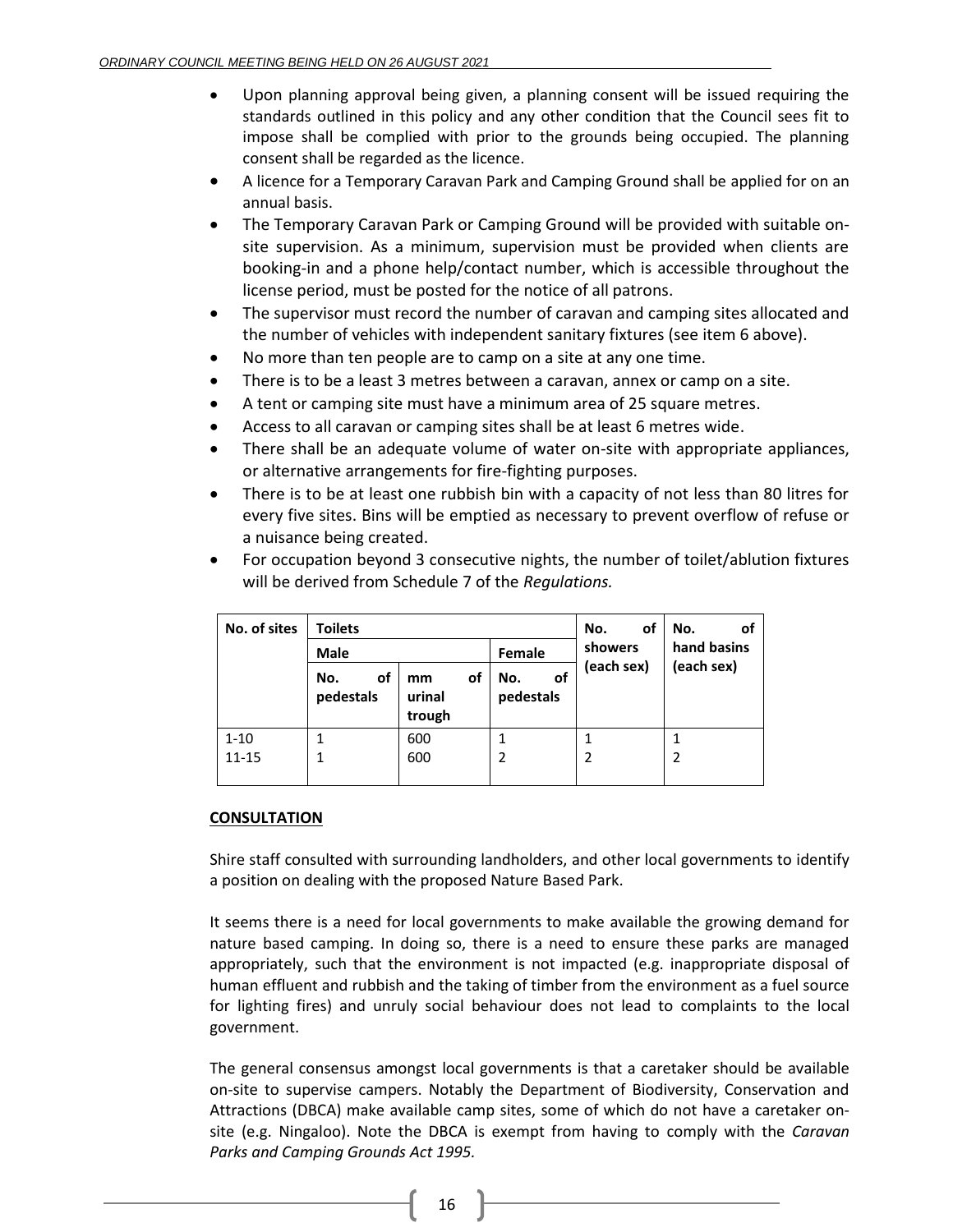The application received four (4) submissions from the general public, which included surrounding landholders. There was resounding concern due to the application not making available a caretaker living at the facility. The public is concerned that issues may arise (fires, rubbish, noise, dogs) if a caretaker is not located at the site.

### **BUDGET/FINANCIAL IMPLICATIONS**

There are no financial implications relating to this item.

### **STRATEGIC IMPLICATIONS**

Economic:

Facilitate the strengthening and growth of our visitor experience.

Environment:

Strive to achieve a balance between the preservation of our unique environment and the delivery of sustainable economic growth.

### **VOTING REQUIREMENTS**

Simple majority

### **OFFICER RECOMMENDATION – ITEM 10.3.1**

#### **That Council**

Grants development approval for Lot 7876, Terry Road, Boyup Brook, for the purpose of a Caravan Park (Nature Based Park), subject to the following notice:

| <b>Planning and Development Act 2005</b>                                                                                                                                                                                                                                                                                                                                              |                                         |  |  |
|---------------------------------------------------------------------------------------------------------------------------------------------------------------------------------------------------------------------------------------------------------------------------------------------------------------------------------------------------------------------------------------|-----------------------------------------|--|--|
| <b>Shire of Boyup Brook</b>                                                                                                                                                                                                                                                                                                                                                           |                                         |  |  |
| NOTICE OF DETERMINATION ON APPLICATION FOR DEVELOPMENT<br><b>APPROVAL</b>                                                                                                                                                                                                                                                                                                             |                                         |  |  |
| Location:                                                                                                                                                                                                                                                                                                                                                                             | Lot 7876, Terry Road, Boyup Brook.      |  |  |
| Description of proposed development:                                                                                                                                                                                                                                                                                                                                                  |                                         |  |  |
|                                                                                                                                                                                                                                                                                                                                                                                       | <b>Caravan Park (Nature Based Park)</b> |  |  |
| The application for development is approved subject to the following conditions.                                                                                                                                                                                                                                                                                                      |                                         |  |  |
| Conditions:                                                                                                                                                                                                                                                                                                                                                                           |                                         |  |  |
| 1. Prior to occupancy of use of the Nature Based Park, a caretakers dwelling<br>being approved and constructed at the subject Lot 7876 and a manager or<br>other responsible person residing in the caretakers dwelling and being<br>responsible for the supervision of the Nature Based Park and being<br>accessible at all times in case of an emergency and maintaining a register |                                         |  |  |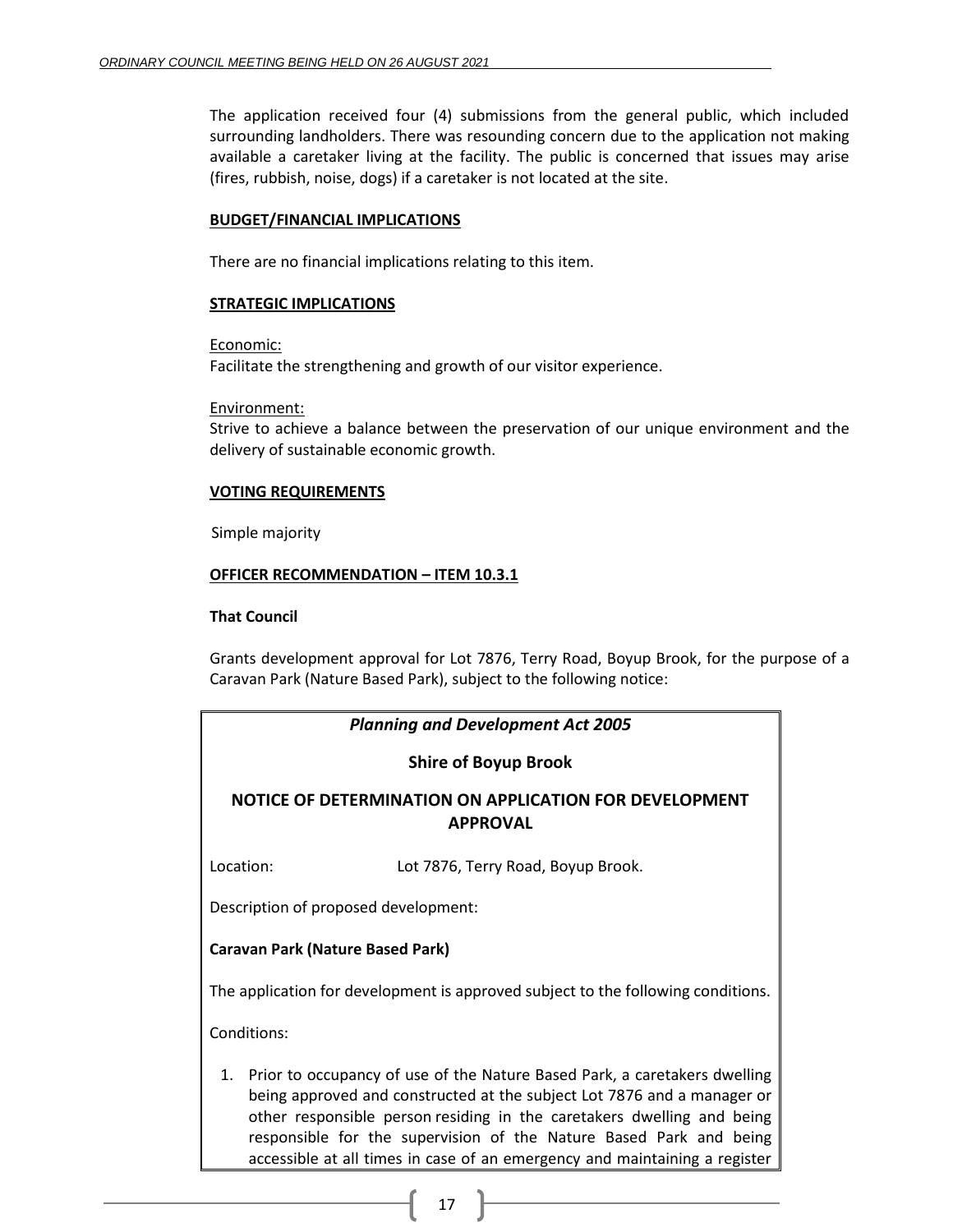#### of occupiers.

- 2. A register of occupiers is to be maintained in such a form that it is possible to readily ascertain the:
	- a) Name and principal place of residence of an occupier for each site occupied; and
	- b) The dates on which an occupier, or group of occupiers, arrives at, and departs from, a site.
- 3. An approved 'Accommodation Management Plan, 'Bushfire Management Plan' and 'Emergency Evacuation Plan' being made available to campers on or prior to arrival at the facility.
- 4. Prior to occupancy of use, the 'Accommodation Management Plan' and plan showing sites (as attached), being updated to reflect that:
	- a) A caretaker is available onsite for supervision and in-case of an emergency (show location of caretaker on site plan);
	- b) Each of the following amenities is not provided for occupiers at the facility: toilets, showers, hand basins, washing-up facilities, laundry facilities, hot water for showering or for washing-up or laundry facilities, power points, and lighting;
	- c) Potable water is available at the Boyup townsite (map showing location);
	- d) A sewage dump point is available at the Boyup townsite (map showing location);
	- e) The number of available sites is reduced from 12 to 8, with a 5 person capacity (modify site plan).
- 5. Prior to occupancy of use, the 'Emergency Evacuation Plan' being updated to show on a map, access routes in-case of an emergency
- 6. Prior to occupancy of use, signage is to be developed on-site, advising visitors of the environmental attributes of the area and including the need to manage rubbish, not to take any dead wood from the environment and to keep to designated pedestrian paths within the foreshore area of the Blackwood River. Prior to the occupancy of use, a limited number of access routes to the river are to be identified and appropriately signposted. The development hereby permitted shall not erect any advertising or signage at the site without the prior approval of the local government.
- 7. All wastewater, rubbish, human effluent and dog effluent is to be collected and removed from site to be disposed of at an approved waste dump point.
- 8. Prior to occupancy of use, the vehicle crossover to the subject Lot is to be constructed and drained to the satisfaction and specifications of the Shire. Prior to occupancy of use, the entrance road being developed to a standard that enables safe access to camp sites (e.g. Gravel base, 6 metres wide). All vehicle access ways shall be maintained for their stated purpose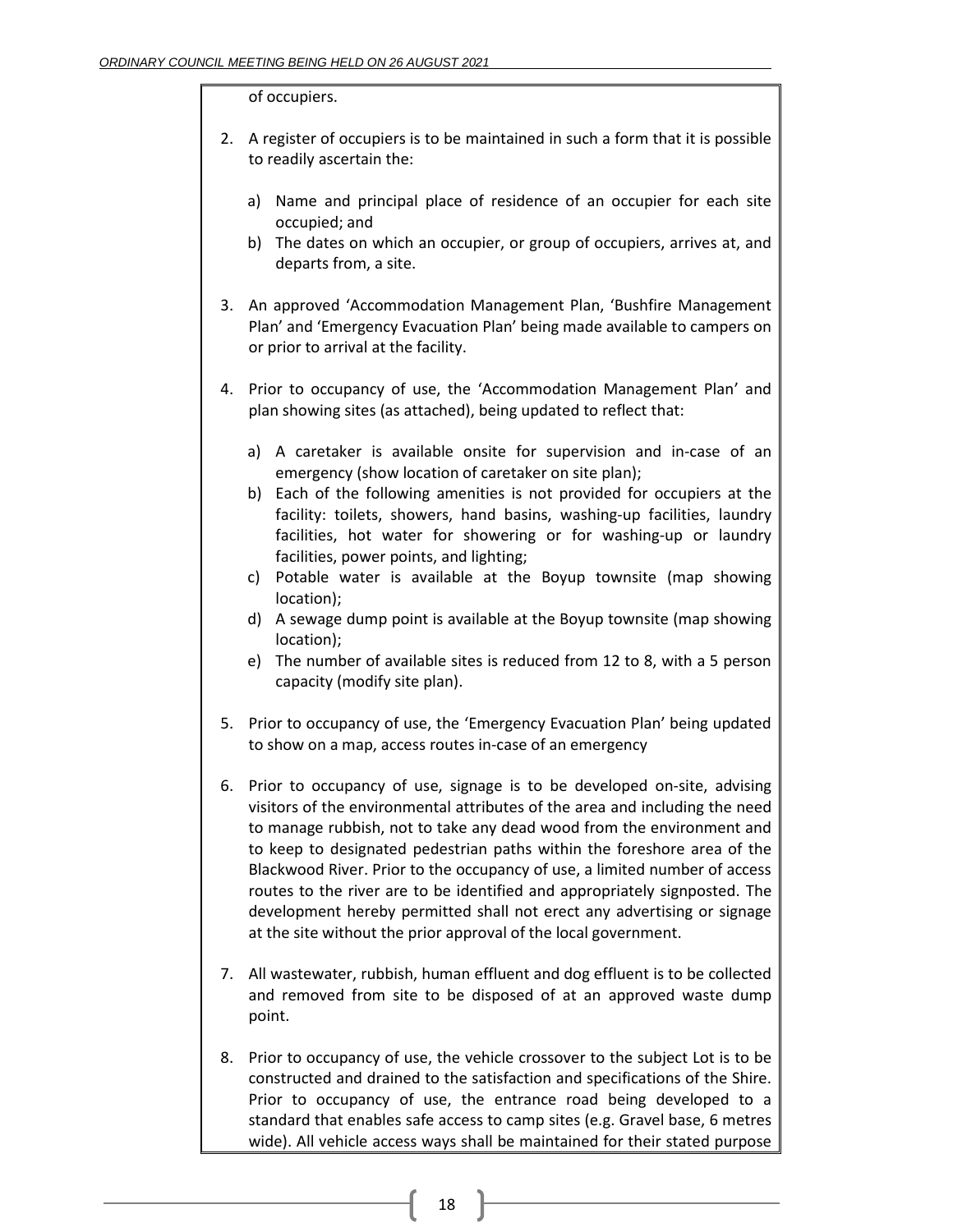### at all times.

| 9. The development hereby approved must not create community safety         |
|-----------------------------------------------------------------------------|
| concerns, or otherwise adversely affect the amenity of the subject locality |
| by reason of (or the appearance or emission of) smoke, fumes, noise,        |
| vibration, odour, vapour, dust, waste water, waste products or other        |
| pollutants.                                                                 |

- 10. Camp sites are to be maintained in such a condition that it is not a hazard to safety or health.
- 11. A person who owns, or has the care or control of a dog, is to ensure that while at the facility, the dog is to be kept on a leash under the control of a person.
- 12. At least one extinguisher being made available in an area accessible to all persons in the facility.

Date of determination: 26 August 2021

- Advice 1: The approved development must comply with all relevant provisions of the *Caravan Parks and Camping Grounds Act 1995* and *Caravan Parks* and *Camping Grounds Regulations 1997*.
- Advice 2: Operators should be aware of and inform occupiers at the park of any regional media health warnings relating to mosquitoborne diseases and other health issues that are sent out by the Department of Health.
- Note 1: If the development the subject of this approval is not substantially commenced within a period of 2 years, or another period specified in the approval after the date of determination, the approval will lapse and be of no further effect.
- Note 2: Where an approval has so lapsed, no development must be carried out without the further approval of the local government having first been sought and obtained.
- Note 3: If an applicant or owner is aggrieved by this determination there is a right of review by the State Administrative Tribunal in accordance with the *Planning and Development Act 2005* Part 14. An application must be made within 28 days of the determination.

Signed: **Dated:** Dated:

for and on behalf of the Shire of Boyup Brook.

\_\_\_\_\_\_\_\_\_\_\_\_\_\_\_\_\_\_ \_\_\_\_\_\_\_\_\_\_\_\_\_\_\_\_\_\_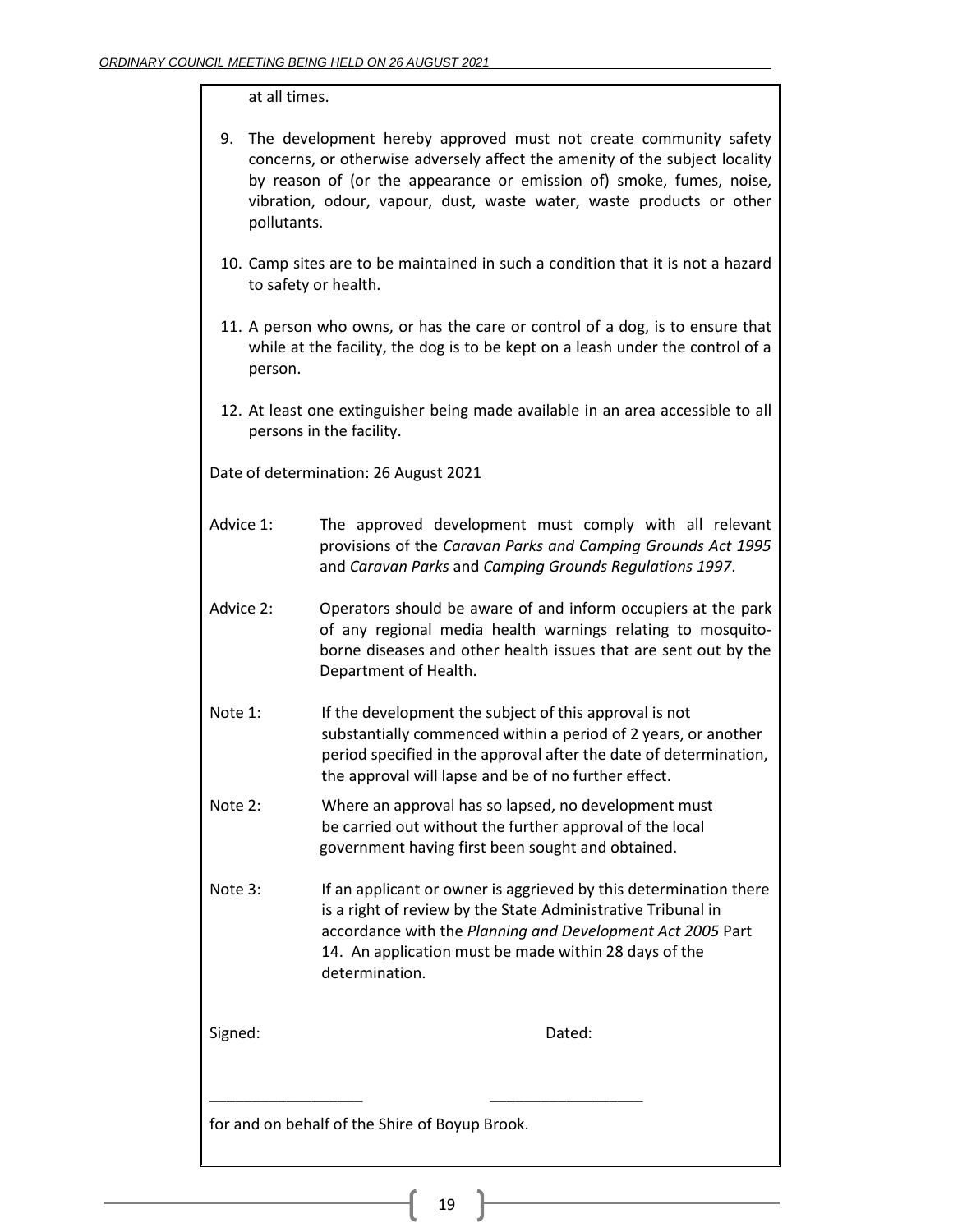#### <span id="page-19-0"></span>**10.4 CHIEF EXECUTIVE OFFICER**

#### <span id="page-19-2"></span><span id="page-19-1"></span>**11 COMMITTEE MINUTES**

#### **11.1 Local Emergency Management Advisory Committee**

#### **OFFICER RECOMMENDATION - Item 11.1**

**That the minutes of the Local Emergency Management Advisory Committee held on Wednesday 4 August 2021 be received by Council.**

<span id="page-19-3"></span>**12 MOTION OF WHICH PREVIOUS NOTICE HAS BEEN GIVEN** Nil

## <span id="page-19-5"></span><span id="page-19-4"></span>**13 URGENT BUSINESS BY APPROVAL OF THE PRESIDENT OR A MAJORITY OF COUNCILLORS PRESENT**

#### <span id="page-19-6"></span>**13.1 Rylington Park Future Management Arrangements**

| Location:                      | <b>Rylington Park</b>                                                                                      |
|--------------------------------|------------------------------------------------------------------------------------------------------------|
| Applicant:                     | Not applicable                                                                                             |
| File:                          | LS/62/009                                                                                                  |
| <b>Disclosure of Interest:</b> | Nil                                                                                                        |
| Date:                          | 16 March 2020                                                                                              |
| <b>Author:</b>                 | Dale Putland - Chief Executive Officer                                                                     |
| <b>Authorizing</b><br>Officer: | Dale Putland-Chief Executive Officer                                                                       |
| Attachments:                   | Attachment 1: Conditions for release of Rylington Park Assets<br>Attachment 2: Rylington Park submissions. |

#### **PURPOSE**

Council to consider future management arrangements for Rylington Park, including:

1. Abolishing the Rylington Park Transitional Committee as it has fulfilled its terms of reference.

\_\_\_\_\_\_\_\_\_\_\_\_\_\_\_\_\_\_\_\_\_\_\_\_\_\_\_\_\_\_\_\_\_\_\_\_\_\_\_\_\_\_\_\_\_\_\_\_\_\_\_\_\_\_\_\_\_\_\_\_\_\_\_\_\_\_\_\_\_\_\_\_\_\_\_

- 2. Commencing consultation with the Rylington Park Management Committee Inc and the broader community to develop a charter for Rylington Park.
- 3. Authorising the CEO to enter into negotiations with Edith Cowan University (ECU) to develop an MOU or other partnership agreement that facilitates the use of Rylington Park by ECU for research and training for presentation to Council for its approval.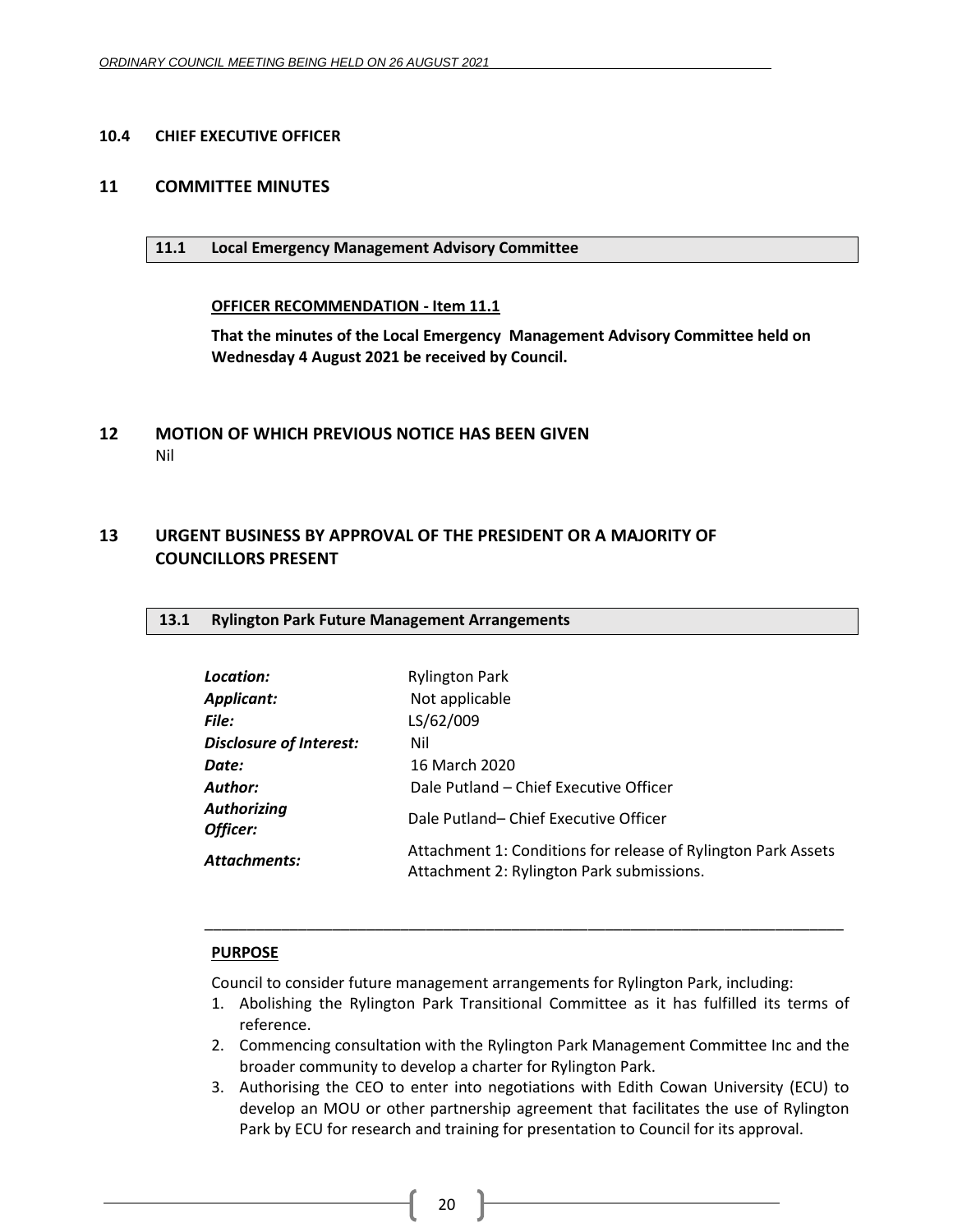- 4. Including statements in any agreement that Rylington Park host events and field days and to ensure that learnings from this research are shared with farmers in the Boyup Brook Shire and the broader agricultural community.
- 5. Authorise the CEO to enter into arrangements with AWI to ensure that shearing schools will continue to be run at Rylington Park in future years

### **BACKGROUND**

### **Early History**

Rylington Park was gifted to the Shire of Boyup Brook by Mr Eric Farleigh in 1985 for training and research and for the benefit of the Boyup Brook community. Land records show that the parcels of land that comprise Rylington Park were transferred to the Shire of Boyup Brook on the 11<sup>th</sup> of October 1985.

Shire records indicate that transfer of the farm was officially announced on the  $2<sup>nd</sup>$ November 1985 in order to coincide with a visit by the Governor of Western Australia.

On 11<sup>th</sup> November 1985, the Shire President welcomed a Dr Mossenson to a special meeting of the Boyup Brook Council and thanked him for his consideration of Council's request to prepare a study and feasibility on Council's proposal to establish an Agricultural School at Boyup Brook. A motion to appoint Dr Mossenson to conduct the study was carried by Council.

On 26<sup>th</sup> November 1985, a Special Council meeting was held to further discuss establishment of an agricultural college with representatives from the South West Development Commission and Muresk. The meeting was adjourned to allow the meeting to be joined by the Minister for Education, local MLC and Deputy Director South West Development Authority.

Following further discussions with representatives from the Education Board, Muresk and Bunbury College of Advanced Education in late 1985 or early 1986, the Boyup Brook Shire Council wrote to the Bunbury College of Advanced Education with a formal offer for the College to lease Rylington Park for an initial period of 20 years.

On 17th January 1986, Council was advised by Mr Strapp, Deputy Director, South West Development Authority that the Government had agreed to provide \$107,000 to the Bunbury Institute to assist with purchase of sheep and machinery for Rylington Park. Council was also advised that the salary of the manager would be provided by the Education Department and that this would permit the Bunbury Institute to commence use of the farm from the  $1<sup>st</sup>$  April 1986. Mr Strapp advised that Council should form a management committee as soon as possible and finalize their agreement for use of Rylington Park with the Bunbury Institute. Council made resolutions to this effect and also resolved that the existing lessees at Rylington Park be advised that they would be required to vacate the property by  $1<sup>st</sup>$  April 1986.

On 26th March 1986, minutes of the "Adhoc Committee dealing with Rylington Park" show that during a meeting which was held with the Minister of Education, Superintendent Agricultural Education and other State Government representatives, several matters of concern were raised regarding the proposed lease and that a board of management was proposed, including 3 representatives from the Bunbury Institute, 2 representatives from the Shire of Boyup Brook, 1 representative from TAFE and 1 representative from the Agricultural Education and Training Council.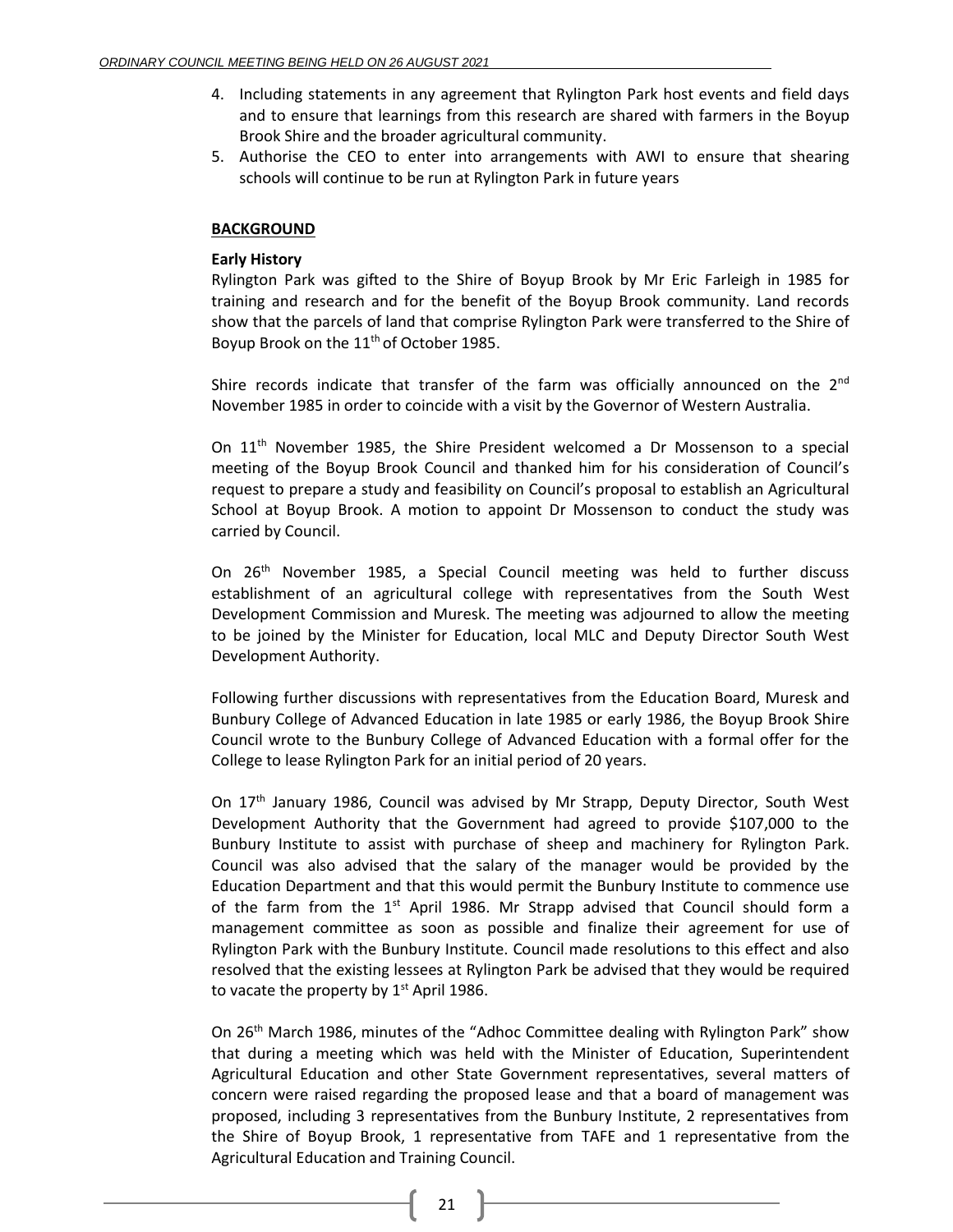During April and May 1986, Council received reports that the Bunbury Institute was reconsidering its position regarding leasing Rylington Park. Notwithstanding this, the Shire purchased stock and machinery using the funds provided for this purpose.

On 12 June 1986, the Shire President informed Council's Rylington Park Committee that the Shire Clerk had expressed concerns regarding the Shire's ability to operate the farm on a day to day basis under the provision of the *Local Government Act*. The President suggested that Council form a Management Committee which could become a corporate body and run the property to ensure that the purpose of agricultural education and research was achieved.

On the  $15<sup>th</sup>$  July 1986, Council formally resolved to appoint a Management Committee for care, control and management of Rylington Park and delegated to the Committee authority to make management decisions and expend funds within the Rylington Park Budget. Membership of the Committee comprised:

- o 4 Councillors from the Shire of Boyup Brook
- o 1 representative from the Bunbury Institute of Advanced Education
- o 1 representative from the Education Department Technical and Further Education Division
- o 1 representative from the West Australian Agricultural and Training Council

On 10<sup>th</sup> September 1986, at the inaugural meeting of the Boyup Brook Shire Council's Rylington Park Management Committee, the Committee was advised that the South West Development Authority intended to transfer ownership of 3200 sheep that it owned on Rylington Park to the Committee as soon as it was incorporated.

The Rylington Park Management Committee was incorporated in February 1987, following which an application was made for Rylington Park Management Committee Inc to lease Rylington Park from the Shire of Boyup Brook.

In March 1987, Council resolved that the need for a Rylington Park Committee under the Local Government Act was no longer necessary and this Committee was abolished.

In February 1988, at Council's Annual Electors Meeting, the Shire President reported that Council had continued to pursue development of an agricultural research and development facility at Rylington Park and advised that the Rylington Park Management Committee had become incorporated and that membership comprised of 3 Council nominees, a representative from the South West Development Authority, the Bunbury College of Advanced Education, TAFE and the Agricultural Education and Training Council.

At the December 1988 Annual Electors Meeting, the Shire President announced that accommodation was being built, funded by the SW College. Also that new sheep yards were being constructed by the Prisons Department and negotiations for a TAFE shed were underway. The Shire President thanked Councillors for the time and effort that they had put into this worthwhile project.

At the November 1989 Annual Electors Meeting, the Shire President advised that Council had continued to pursue development of the Agricultural Research and Development Facilities at Rylington Park and that accommodation for 16 people had been constructed that year. A large new shed and lecture room had also been constructed and several new research trials were underway. The President also advised that in November 1988,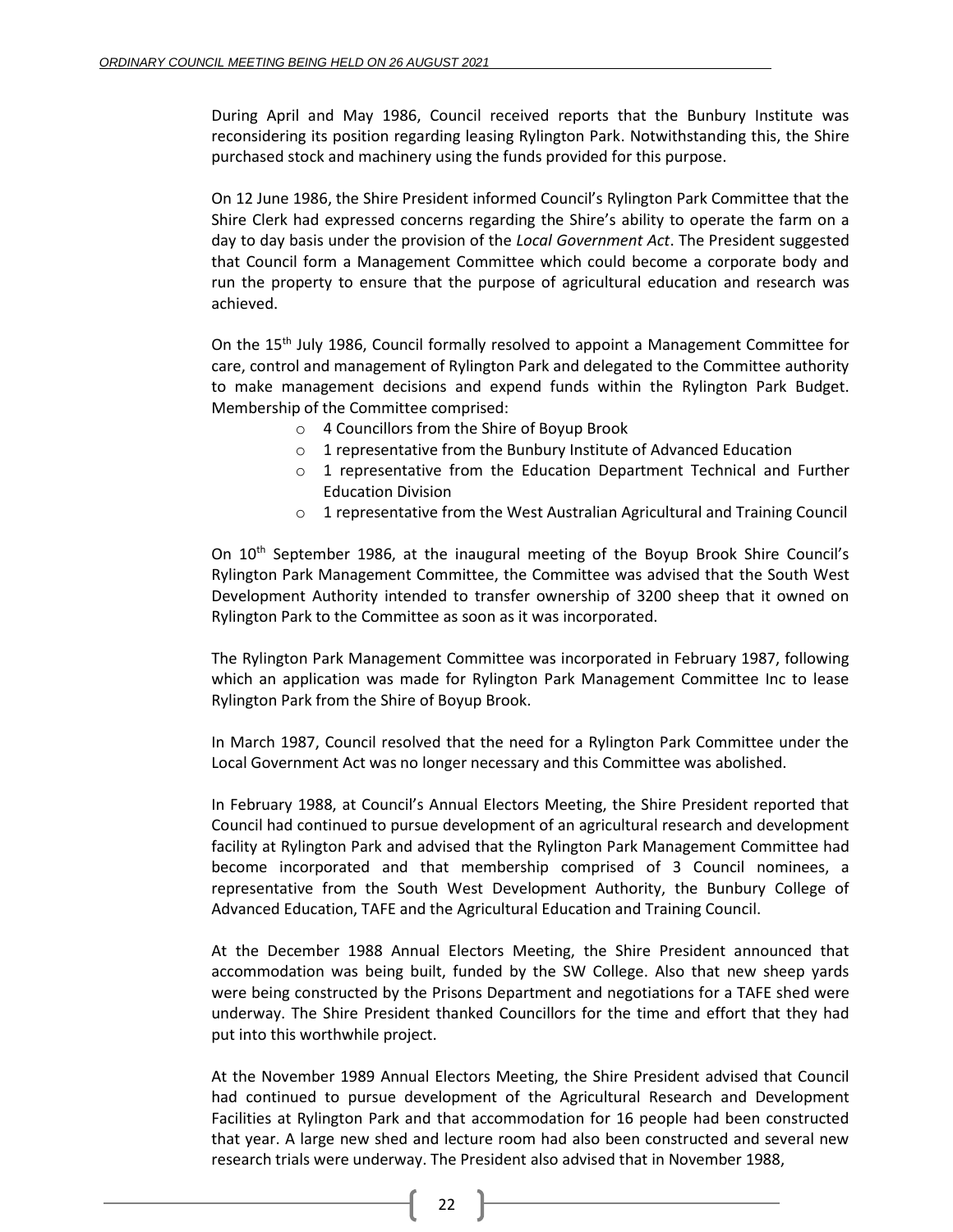Council had won a National Innovation Award for the Economic Development of Rylington Park.

In December 1991, the Rylington Park Management Committee noted a change of name was necessary from the Bunbury College of Advanced Education to the Edith Cowan University (ECU) Bunbury Campus to recognise amalgamation of the College into the newly formed ECU.

Records from December 1991 meeting of the Rylington Park Management Committee also show that the Committee membership had dropped to six members and indicate that two of the institution memberships were no longer involved in the Management Committee. The minutes also show that the Committee was proposing to lease Rylington Park from the Shire for a further 5 years and that the Management Committee was considering asking for representatives from the Department of Agriculture, CSBP and the Association of Livestock Consultants to join the Rylington Park Management Committee.

During the period between 1987 and 2020, the Shire of Boyup Brook entered into 4 leases with the Rylington Park Management Committee Inc. (1987, 1992, 1997 and 2001), who continued to successfully run Rylington Park, hosting trials, l field days and events. Notable events established during this time were the Rylington Park field day, AWI shearing schools and "Storm in a Teacup" ladies' day. Rylington Park was the site of many agricultural trials, including tree cropping, viticulture, crop and pasture trials, and continued to deliver outcomes to the Boyup Brook community.

However, between December 1991 and the termination of the latest lease with Rylington Park Management Inc, on the  $14<sup>th</sup>$  March 2020, the involvement and membership of all educational institutions and State Government agencies had ceased.

## **Agreement with Eric Farleigh**

While the Shire has been unable to obtain documents that clearly express Mr Farleigh's wishes at the time that the farm was gifted, Mr Farleigh's will, dated  $8<sup>th</sup>$  June 1988 contains a paragraph that clearly expressed his wishes for Rylington Park.

"*WITHOUT creating any specific trust it is my wish that my farming property be retained by the Shire of Boyup Brook for the benefit of persons within the Shire and for research purposes and that my farming records and other records are kept with my farming property*"

> Paragraph 10, The Last Will and Testament of Eric Farleigh, 8<sup>th</sup> June 1988. Registered with the Supreme Court of Western Australia 24<sup>th</sup> January 1989.

Mr Farleigh continued to live on Rylington Park after gifting the farm to the Shire and died on the 11<sup>th</sup> November 1988.

## **Lease Termination and Establishment of Rylington Park Transitional Committee**

At the Rylington Park Management Committee meeting held on the 12 March 2020 it was agreed that the establishment of a Rylington Park Transitional Committee would be put to Council for its consideration, at its March 2020 Ordinary Meeting. The purpose of the Rylington Park Transitional Committee was to manage the transition of Rylington Park operations from the Rylington Park Management Committee Inc to management of the facility by the Shire.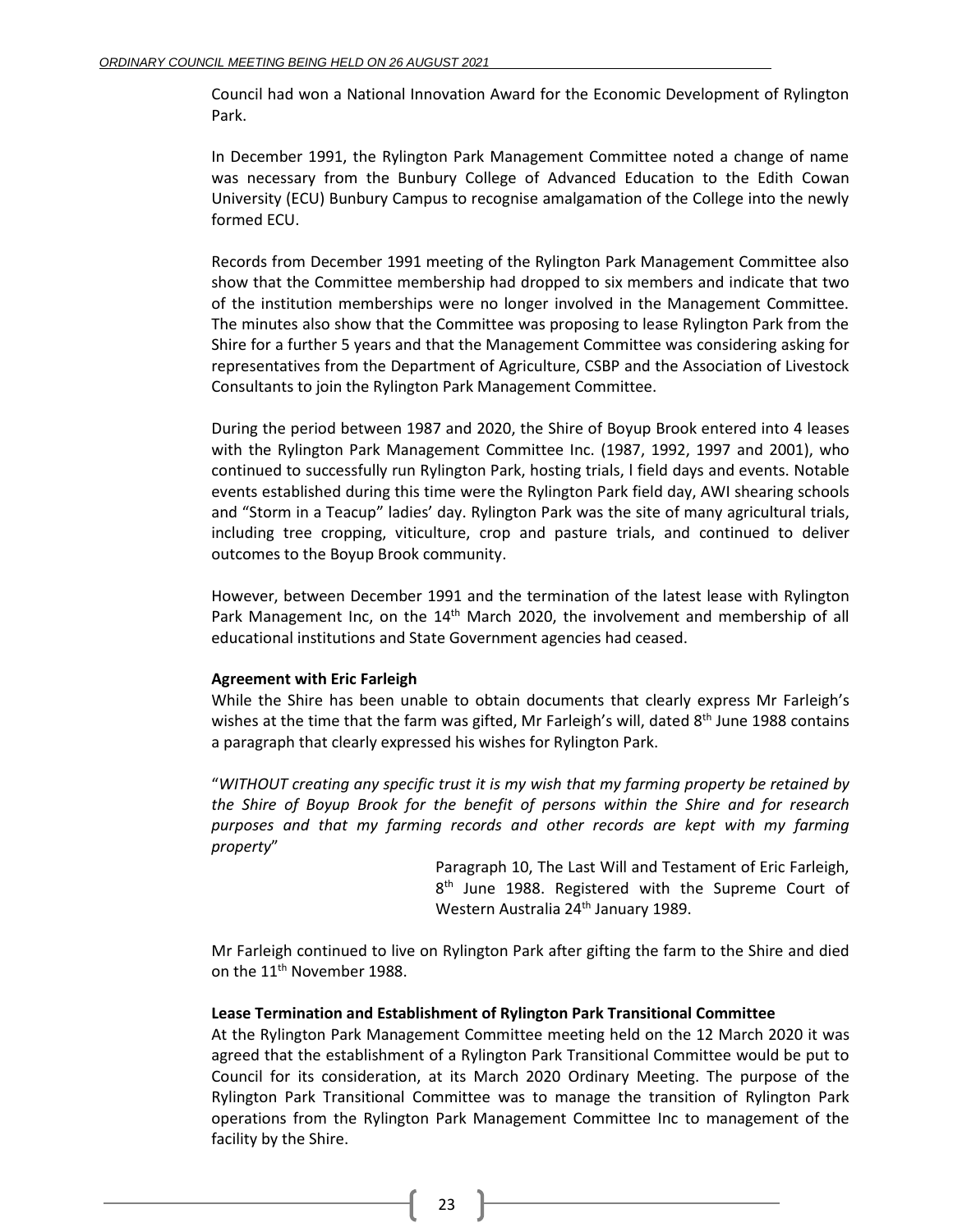On 19<sup>th</sup> March 2020, Council resolved to establish the Rylington Park Transitional Committee to manage the transition of Rylington Park operations from the Rylington Park Management Committee Inc to management of the facility by the Shire. Appointments to the Committee included a mix of Councillors and representatives from Rylington Park Management Committee Inc.

On 16th April 2020, Council authorised the Shire President and CEO to sign the "Agreement to Assume Agricultural Operations" under the Shire of Boyup Brook seal.

Following this Council decision, the Agreement to Assume Agricultural Operations" was signed by the Shire President and CEO under the Shire of Boyup Brook's Common Seal, and by Mr Peter Reid (Committee Member) and Mr Matthew Chambers (Committee Member) under the Rylington Park Management Committee Inc.'s Common Seal.

This effectively transferred the Rylington Park agricultural assets and operations to the Shire of Boyup Brook subject to the agreement and 15 conditions proposed by the Rylington Park Management Committee Inc. (Attachment 1)

### **COMMENT**

For several years after Eric Farleigh gifted Rylington Park to the Shire of Boyup Brook, significant efforts were made to establish a formal training and research institution at the "Rylington Park Institute for Training and Research". The early efforts were made during Eric Farleigh's lifetime, during which time he remained living in the Rylington Park farmhouse. Shire records show that a formal agreement existed with Eric Farleigh and this included provision for him to live on the farm rent free for the remainder of his life. Mr Farleigh attended Council meetings at least once during this period and it is a reasonable assumption that he was aware and supportive of the Shire's efforts.

These efforts included an offer to lease Rylington Park to what is now the Edith Cowan University (ECU) then the Bunbury College of Advanced Education for establishment of an agricultural college. Notwithstanding that these efforts eventually proved unsuccessful with the State Government finally making a decision not to fund establishment of another Agricultural School, Rylington Park has continued to offer training and research opportunities through field days, trials, shearing schools and other activities.

However, investment into essential maintenance and upgrades to training facilities on the Rylington Park farm has diminished over the years with the buildings that were constructed by the State Government currently requiring substantial maintenance and upgrades to maintain their functionality as training facilities.

#### **Submissions on Rylington Park**

During January 2020, the Shire of Boyup Brook received 55 formal submissions on Rylington Park (Attachment 2).

These submissions contain a range of views regarding the future of Rylington Park, with strongest support for retention of the farm as a Training and Research facility.

#### **Edith Cowan University (ECU) visit**

In August 2021, the Shire was visited by representatives from Edith Cowan University on two occasions to discuss potential for Rylington Park to be used by ECU as a research and training facility. The discussions identified a broad range of research activities that could be conducted on site without diminishing current farm operations, training, events or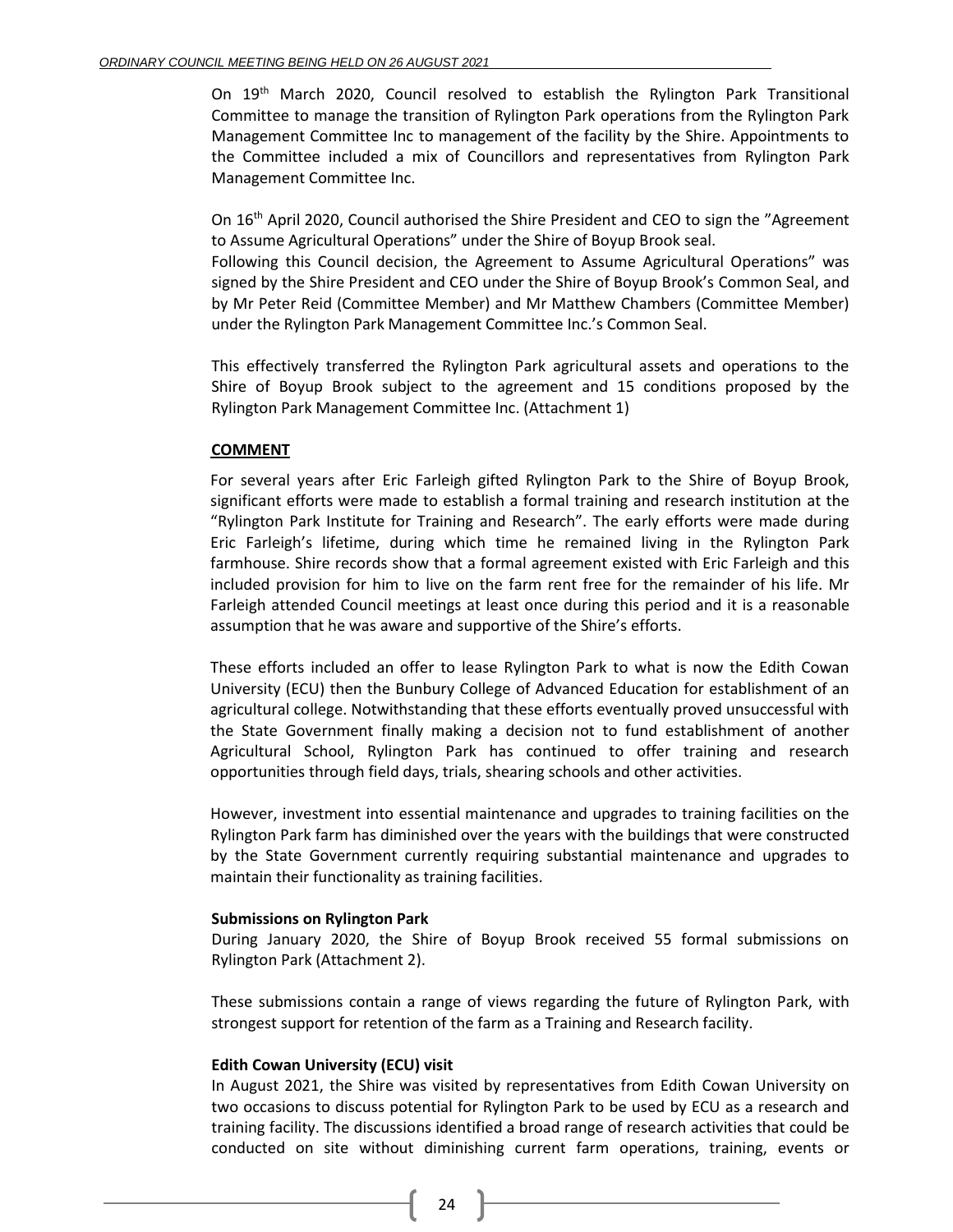activities that are currently occurring on the farm. Discussions identified strong potential for the proposed research activities, to add value to Rylington Park training and operations and to broader Boyup Brook farming community. There is also potential for ECU to conduct local training short courses on site.

The visits from ECU have established potential for the Shire to develop a partnership with one of the original educational partners that will assist to achieve Mr Farleigh's objectives for Rylington Park to be established as the Rylington Park Institute for Training and Research.

#### **Rylington Park Charter**

When the Rylington Park Management Committee Inc relinquished the Rylington Park assets to the Shire of Boyup Brook, the Shire agreed to 15 conditions. One of these conditions was to develop a Charter for Rylington Park on the wishes of Eric Farleigh with submissions from the community. This Charter was to be approved by the Rylington Park / Shire Committee (Commitment 14, Attachment 2)

It is recommended that the Shire commence preparation of this charter using the submissions made in January 2020, and further consults with the community and the Rylington Park Management Committee Inc to ensure that the Charter accords with Mr Farleigh's wishes.

### **Rylington Park Transitional Advisory Committee and Rylington Park Committee**

The Rylington Park Transitional Committee was established by Council on the 19<sup>th</sup> March 2020 to manage the transition of Rylington Park operations from the Rylington Park Management Committee Inc to management of the facility by the Shire. The objectives for this committee have now been achieved.

However, ongoing management of the Rylington Park Institute operations and potential negotiations with Edith Cowan University and / or other potential research and training partners would benefit from the advice and input of a dedicated Rylington Park Institute Council Committee.

It is proposed that Council abolish the Rylington Park Transitional Management Committee and form a Rylington Park Committee, nominating 4 to 5 Councillors and the CEO as members of the Committee.

#### **CONSULTATION**

Shire Councillors Edith Cowan University

#### **STATUTORY ENVIRONMENT**

Local Government Act 1995 - Sections 5.8 to5.10

## **5.8.** *Establishment of committees*

*A local government may establish\* committees of 3 or more persons to assist the council and to exercise the powers and discharge the duties of the local government that can be delegated to committees.*

*\* Absolute majority required.*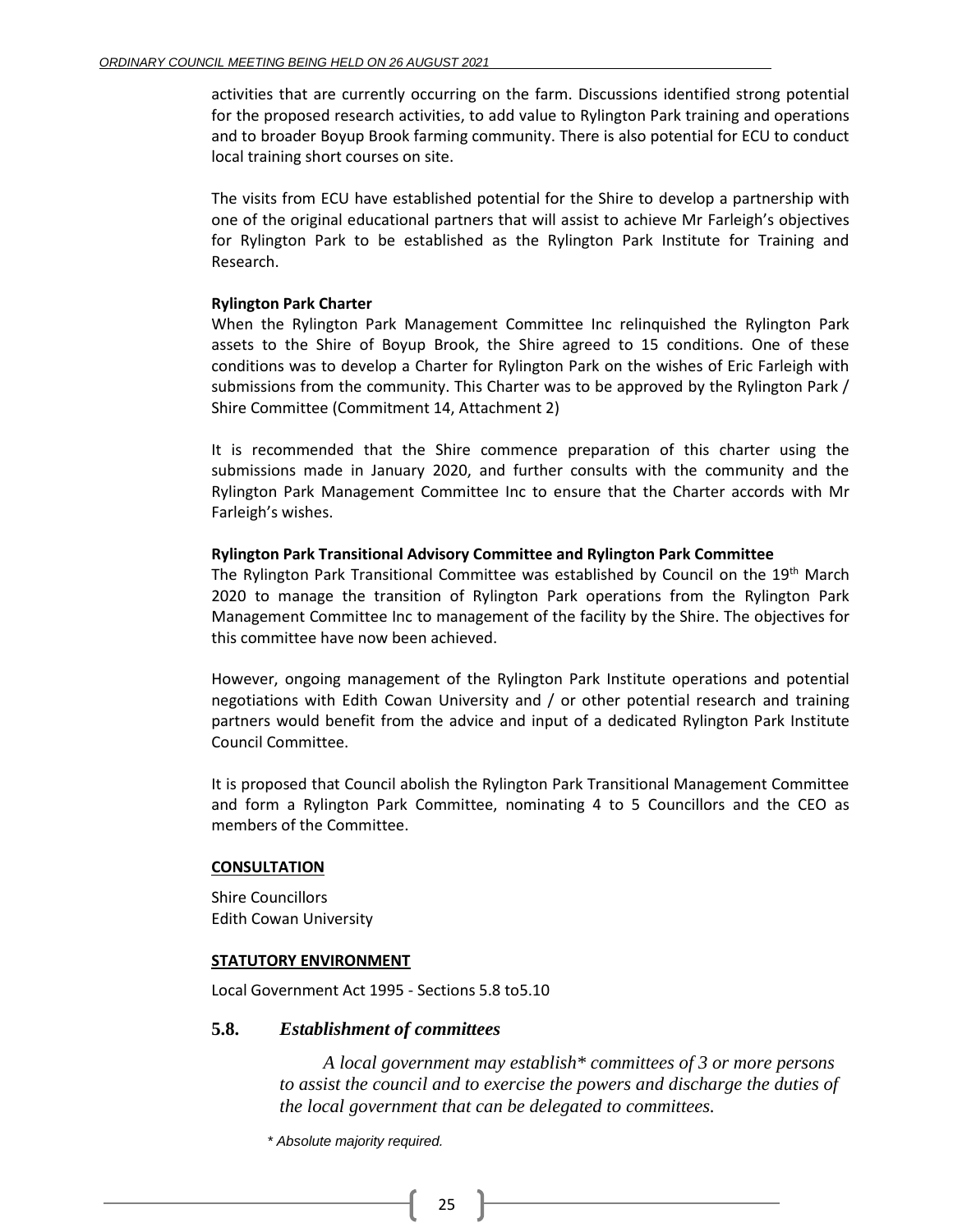### *5.9. Committees, types of*

*(1) In this section —*

*other person means a person who is not a council member or an employee.*

- *(2) A committee is to comprise —*
- *(a) council members only; or*
- *(b) council members and employees; or*
- *(c) council members, employees and other persons; or*
- *(d) council members and other persons; or*
- *(e) employees and other persons; or*
- *(f) other persons only.*

## *5.10. Committee members, appointment of*

- *(1) A committee is to have as its members —*
- *(a) persons appointed\* by the local government to be members of the committee (other than those referred to in paragraph (b)); and*
- *(b) persons who are appointed to be members of the committee under subsection (4) or (5).*

*\* Absolute majority required.*

*(2) At any given time each council member is entitled to be a member of at least one committee referred to in section 5.9(2)(a) or (b) and if a council member nominates himself or herself to be a member of such a committee or committees, the local government is to include that council member in the persons appointed under subsection (1)(a) to at least one of those committees as the local government decides.*

*(3) Section 52 of the Interpretation Act 1984 applies to appointments of committee members other than those appointed under subsection (4) or (5) but any power exercised under section 52(1) of that Act can only be exercised on the decision of an absolute majority of the council.*

*(4) If at a meeting of the council a local government is to make an appointment to a committee that has or could have a council member as a member and the mayor or president informs the local government of his or her wish to be a member of the committee, the local government is to appoint the mayor or president to be a member of the committee.* 

*(5) If at a meeting of the council a local government is to make an appointment to a committee that has or will have an employee as a member and the CEO informs the local government of his or her wish —*

- *(a) to be a member of the committee; or*
- 

*(b) that a representative of the CEO be a member of the committee,*

*the local government is to appoint the CEO or the CEO's representative, as the case may be, to be a member of the committee.*

*[Section 5.10 amended: No. 16 of 2019 s. 18.]*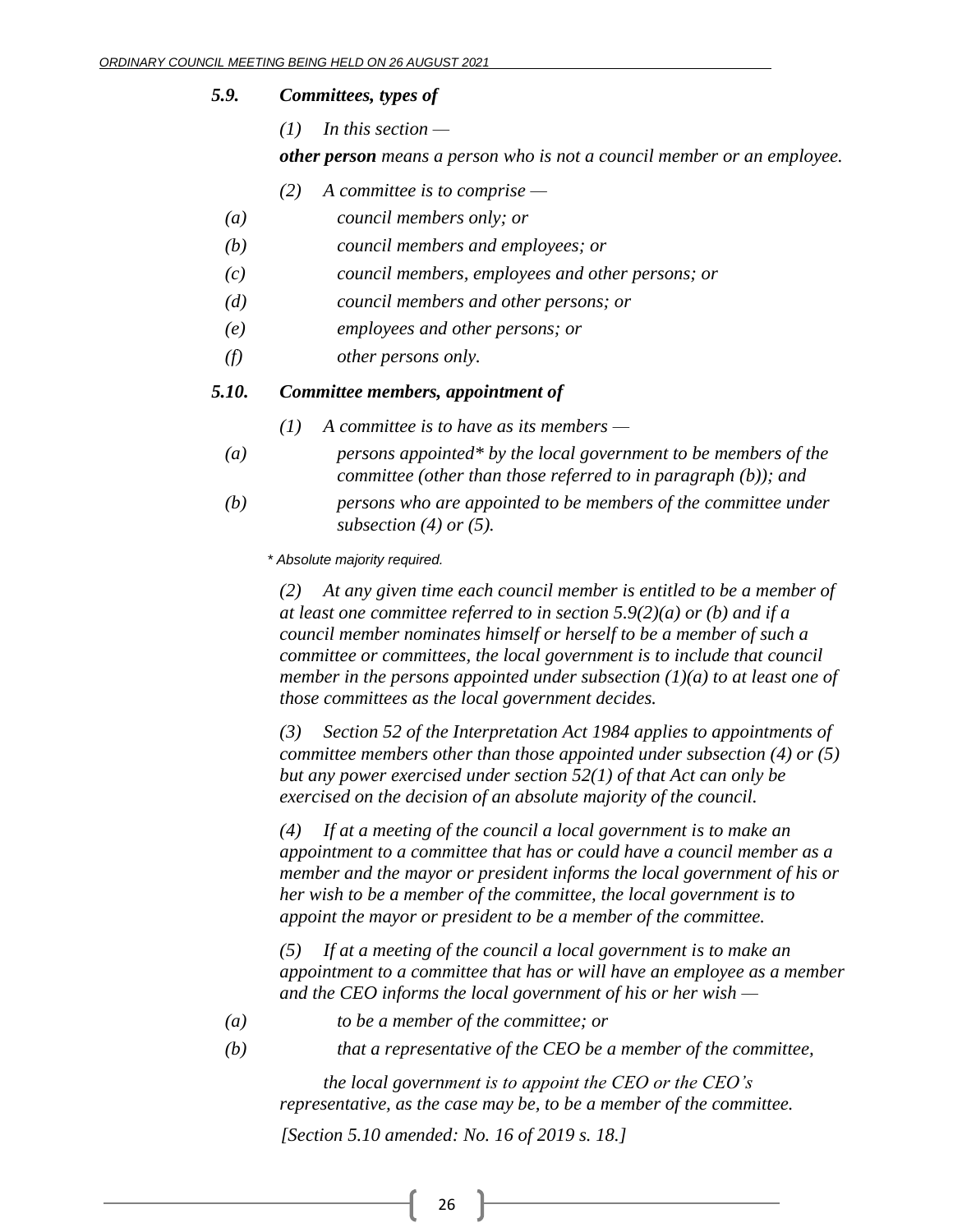#### **POLICY IMPLICATIONS**

Nil

#### **FINANCIAL IMPLICATIONS**

Investment into necessary upgrades to training facilities on the Rylington Park farm has diminished over the years since the State Government made this decision, and the buildings that were constructed by the State Government currently require substantial maintenance and upgrades to maintain their functionality as training facilities.

It is recommended that the Shire develop a future management strategy and long term financial plan for Rylington Park Institute to ensure that sufficient funds are invested into the farm for its continued use as a high value training and research establishment.

#### **STRATEGIC IMPLICATIONS**

Nil

#### **VOTING REQUIREMENT**

Absolute Majority required: Yes.

#### *Economic Implications*

Establishment of the Rylington Park Institute as centre for research with a Western Australian based university will likely lead to increased economic opportunities for famers and associated industries in the Boyup Brook Shire.

#### *Social Implications*

Nil

#### *Environmental Implications*

Nil

#### **OFFICER RECOMMENDATION - ITEM 13.1**

**That Council resolve to:** 

- **1. Abolish the Rylington Park Transitional Committee.**
- **2. Commence consultation with the Rylington Park Management Committee Inc. and the broader community to develop a Charter for Rylington Park.**
- **3. Authorise the CEO to enter into negotiations with Edith Cowan University (ECU) for development of a MOU or other partnership agreement that facilitates the use of Rylington Park by ECU for research and training for presentation to Council for its approval.**
- **4. Ensure that any partnership agreement shall include provisions for Rylington Park to host events and field days and to ensure that learnings from research conducted on Rylington Park are shared with farmers in the Boyup Brook Shire and the broader agricultural community.**
- **5. Authorise the CEO to enter into arrangements with AWI to ensure that shearing schools will continue to be run at Rylington Park in future years.**

# <span id="page-26-0"></span>**14 CONFIDENTIAL MATTERS – BEHIND CLOSED DOORS**

Nil